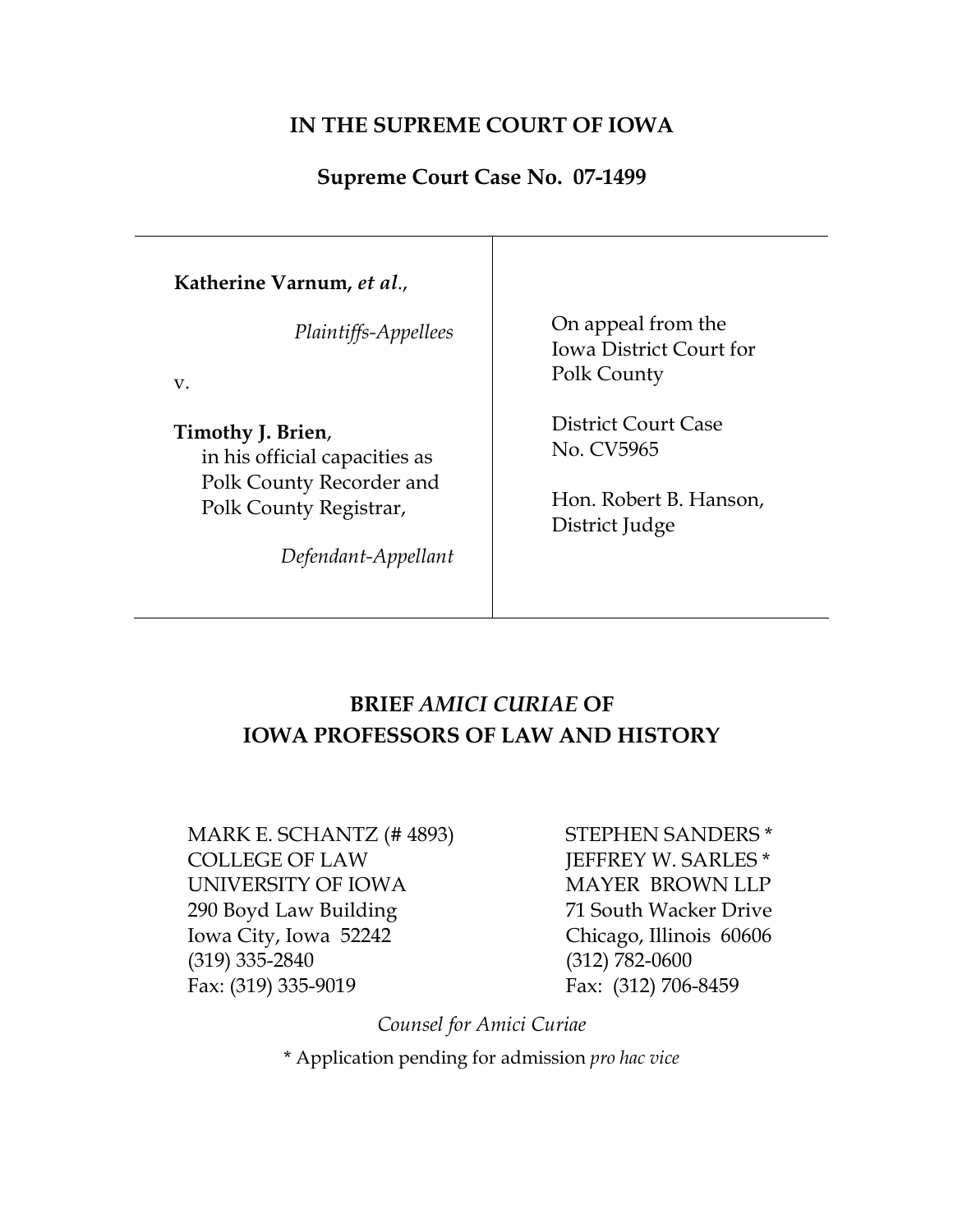# **TABLE OF CONTENTS**

| I. Iowa's Legal and Social History Demonstrates a Unique Commitment<br>to Advancing Equal Rights and Protecting Individual Liberties. 3 |
|-----------------------------------------------------------------------------------------------------------------------------------------|
| II. Led By This Court, Iowa's Judiciary Has Played a Paramount and<br>Courageous Role in Protecting Equality and Liberty.  14           |
|                                                                                                                                         |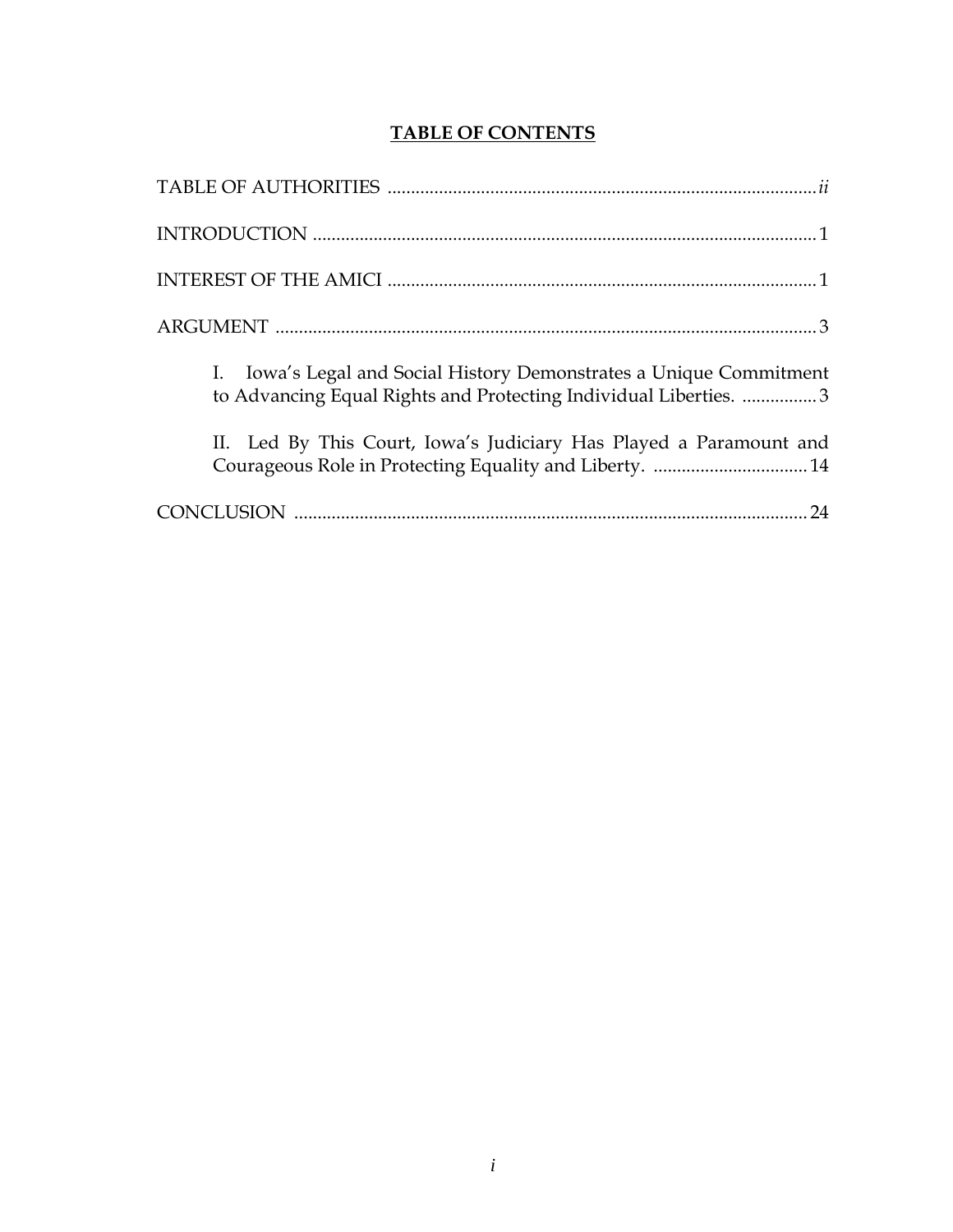## **TABLE OF AUTHORITIES**

## Cases

| Acuff v. Schmit,                        |  |
|-----------------------------------------|--|
| Amos v. Prom, Inc.,                     |  |
| Bradwell v. Illinois,                   |  |
| Brown v. Board of Education,            |  |
| Clark v. Board of Directors,            |  |
| Coger v. Northwestern Union Packet Co., |  |
| Cole v. Cole,                           |  |
| Dred Scott v. Sandford,                 |  |
| Fundermann v. Mickelson,                |  |
| In re: Ralph,                           |  |
| In re: Marriage of Kramer,              |  |
| Johnson v. Barnes,                      |  |
| Lawrence v. Texas,                      |  |
| Loving v. Virginia,                     |  |
| Niemeyer v. Chicago, B&Q Ry. Co.,       |  |
| Palmore v. Sidoti,                      |  |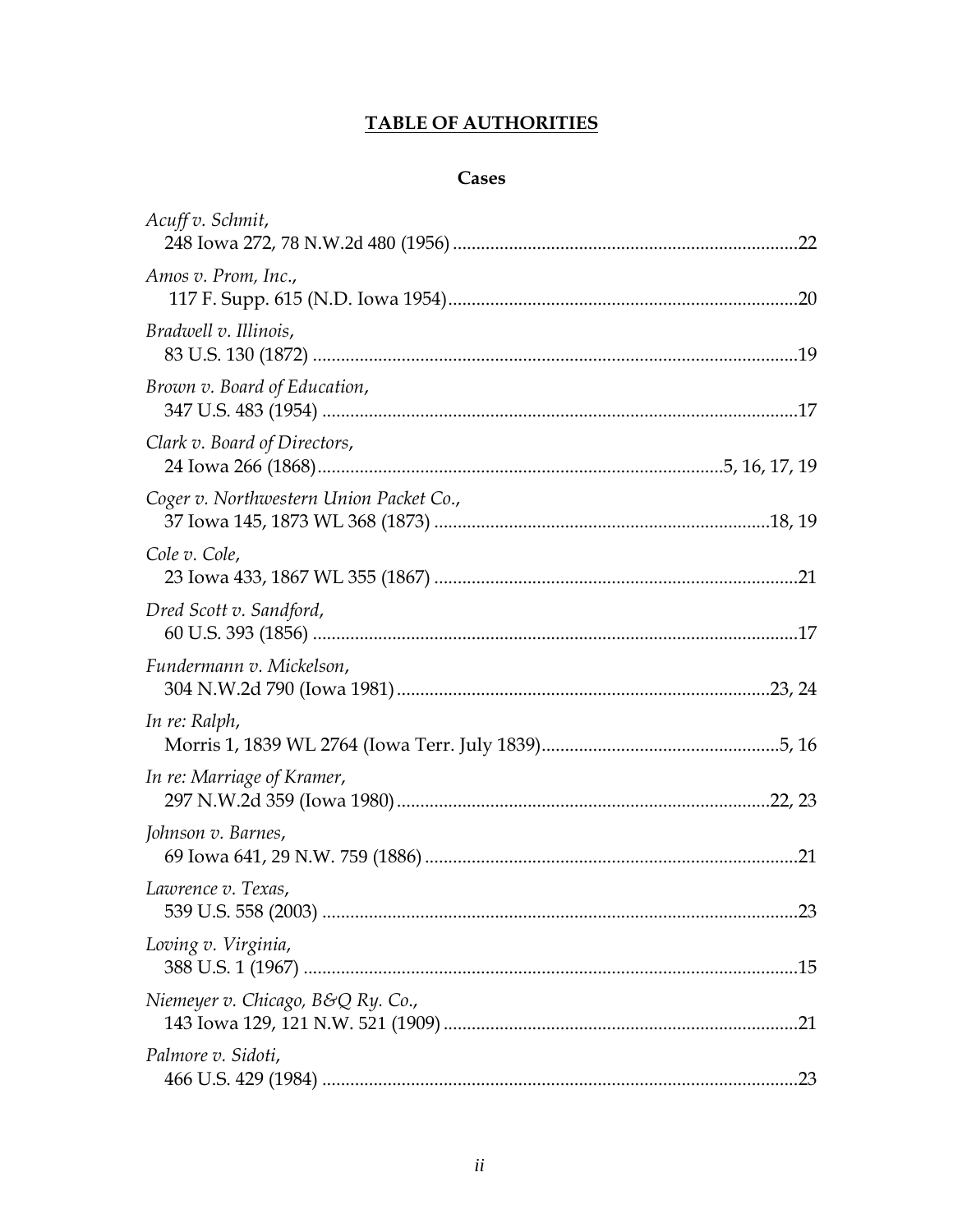| Reid v. Reid,           |    |
|-------------------------|----|
| State v. Amana Society, |    |
| State v. Katz,          |    |
| State v. Pilcher,       | 23 |
| State v. Walker,        |    |

# **Constitutional and Statutory Provisions**

| Acts of the Twentieth General Assembly, |  |
|-----------------------------------------|--|
|                                         |  |
|                                         |  |
|                                         |  |

## **Books**

| ACTON, RICHARD LORD & PATRICIA NASSIF ACTON, TO GO FREE: A TREASURY  |
|----------------------------------------------------------------------|
|                                                                      |
| DYKSTRA, ROBERT R., BRIGHT RADICAL STAR: BLACK FREEDOM AND WHITE     |
|                                                                      |
| JOURNAL OF THE CONSTITUTIONAL CONVENTION OF THE STATE OF IOWA        |
| LEVIN, NATE, CARRIE CHAPMAN CATT: A LIFE OF LEADERSHIP (2006)13      |
|                                                                      |
| OUTSIDE IN: AFRICAN-AMERICAN HISTORY IN IOWA, 1838-2000 (Bill Silag, |
|                                                                      |
|                                                                      |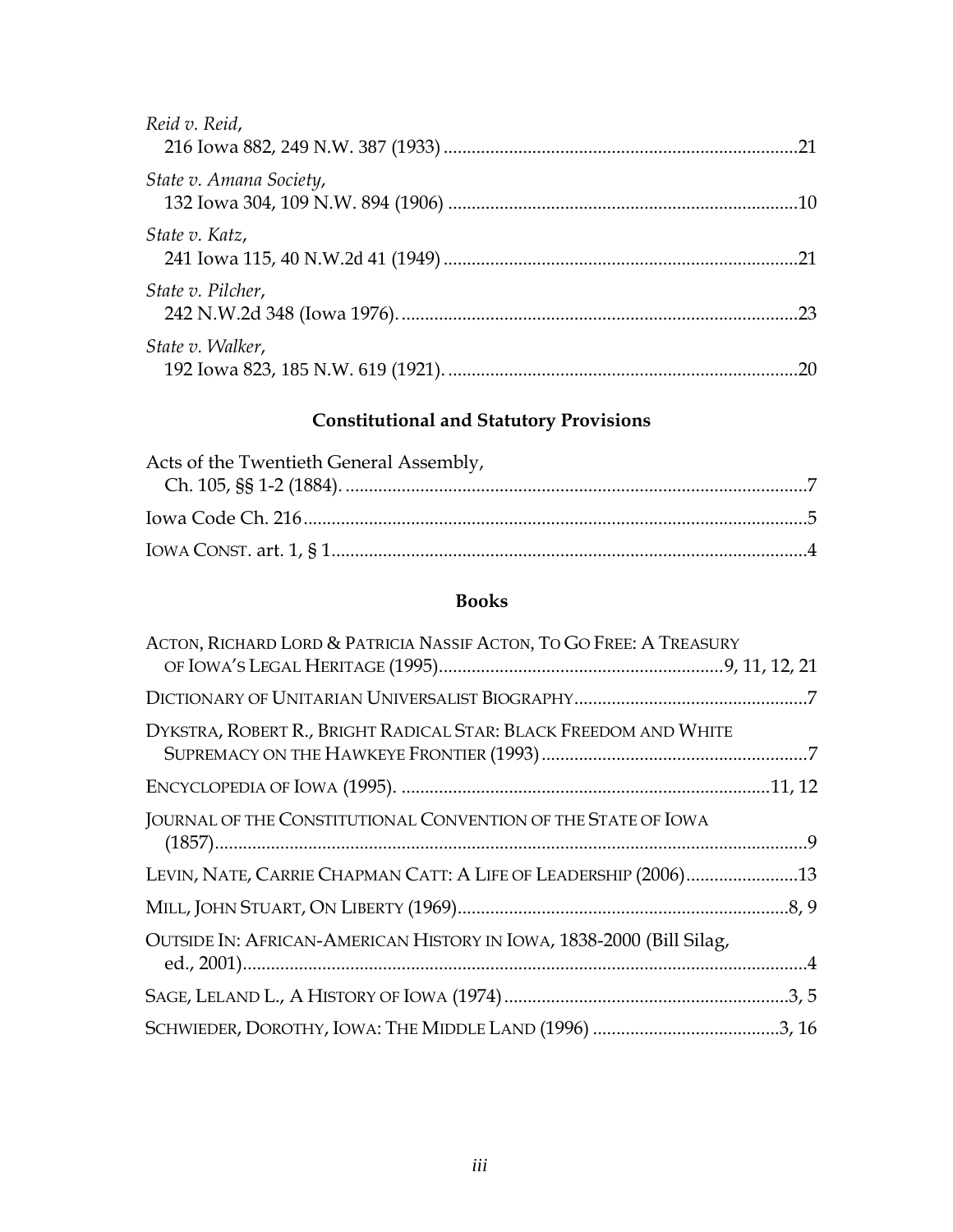# **Articles**

| Case, Bradley A., Turning Marital Misery Into Financial Fortune: Assertion of<br>Intentional Infliction of Emotional Distress Claims By Divorcing Spouses, |
|------------------------------------------------------------------------------------------------------------------------------------------------------------|
| Forde-Mazrui, Kim, Black Identity and Child Placement: the Best Interests of                                                                               |
| Hahn, Harlan, Civil Liberties in Iowa, 38 ANNALS OF IOWA 76 (1965) 4                                                                                       |
|                                                                                                                                                            |
|                                                                                                                                                            |
| Kempkes, Bruce, The Natural Rights Clause of the Iowa Constitution:                                                                                        |
| Langston, Ronald N., Iowa's record on rights precedes landmarks, DES MOINES                                                                                |
| Martin, Ellen A., Admission of Women to the Bar, 1 CHICAGO LAW TIMES                                                                                       |
| Matthews, Burnita Shelton, The Woman Juror, 15 WOMEN LAWYERS' J. (April                                                                                    |
| McCowen, Jennie, Women in Iowa, in 3 ANNALS OF IOWA (October 1884)12, 13                                                                                   |
| Jack W. Peters, Iowa Reform of Marriage Termination, 20 DRAKE L. REV. 211                                                                                  |
| Rogow, Arnold A., The Loyalty Oath Issue in Iowa, 1951, 55 AM. POL. SCI.                                                                                   |
| Salemy, Shirley, Activists keep alive memory of Iowa's civil-rights pioneers, DES                                                                          |
| Schwartz, Martin D., The Spousal Exemption for Criminal Rape Prosecution, 7                                                                                |
| Sherry, Suzanna, Independent Judges and Independent Justice, 61 LAW &                                                                                      |
| Shields, Dennis J., A View From the Files: Law School Admissions and                                                                                       |
| State Historical Society of Iowa, Prairie Voices Iowa Heritage Curriculum                                                                                  |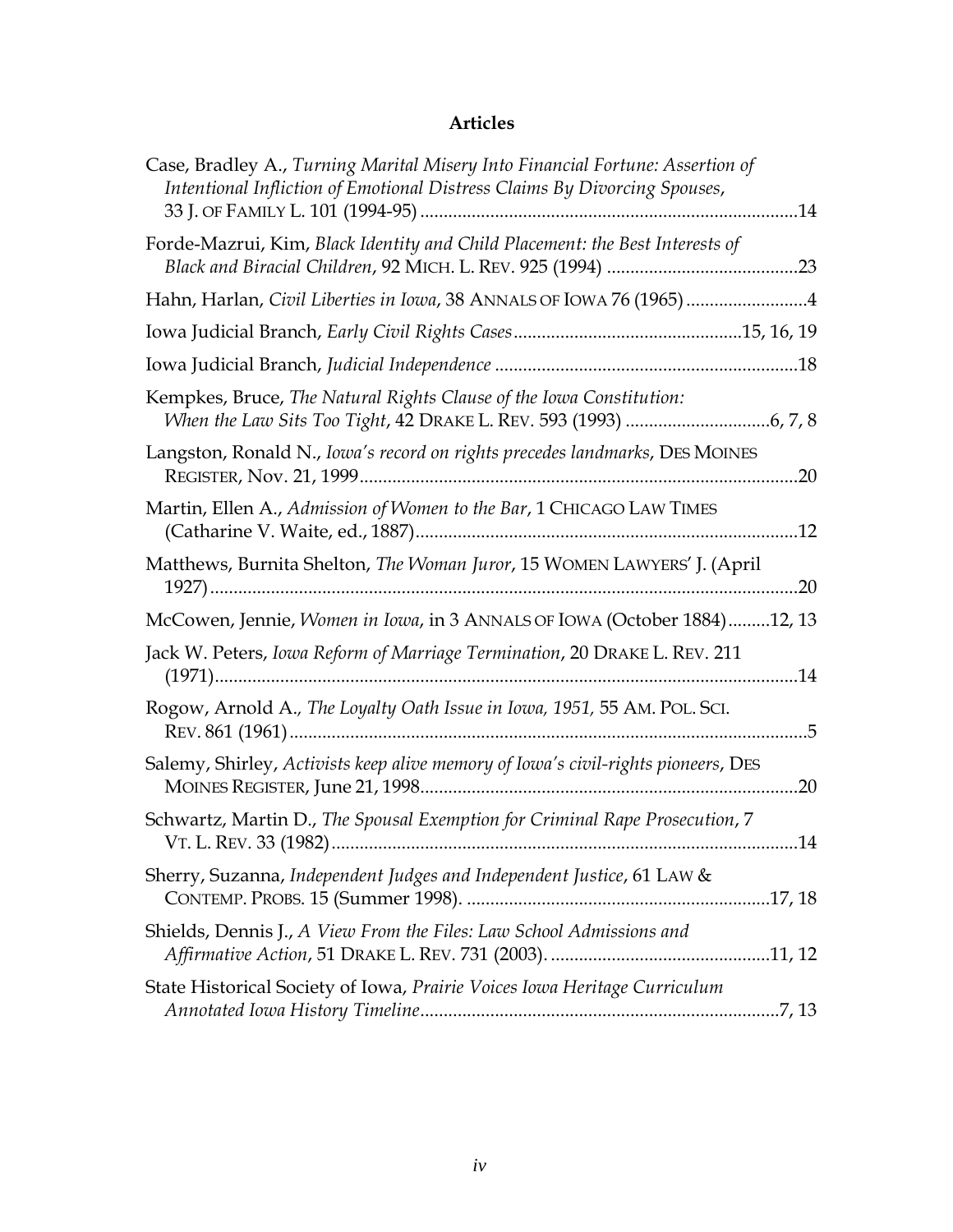#### **INTRODUCTION**

This case calls upon the State of Iowa to reaffirm its historic commitment to protecting the equality and individual liberties of *all* of its citizens, including its lesbian and gay male citizens. It requires this Court to interpret Iowa's unique constitution with due respect for both text and tradition. The case must be analyzed against the backdrop of Iowa's leadership and courage in the areas of civil rights and family law, and the willingness of its judiciary to uphold constitutional mandates in the face of efforts to legislate prejudice and discrimination.

Plaintiff-Appellees seek nothing more than to share in the protections and responsibilities of civil marriage. As this brief demonstrates, affirmance of the district court's decision by this Court would be in the very best traditions of Iowa values and jurisprudence.

#### **INTEREST OF THE AMICI**

*Amici* are professors at Iowa colleges and universities. They represent a broad spectrum of expertise in the fields of law and history, including Iowa law and history. Accordingly, they care deeply about their state's heritage, about advancing equality, and about protecting the welfare of this state's citizens.

*Amici* hope to assist the Court by illuminating Iowa's unique legal and social history, and the lessons from that history that should be drawn and applied to this case. The brief chronicles the state's devotion to the principles of

1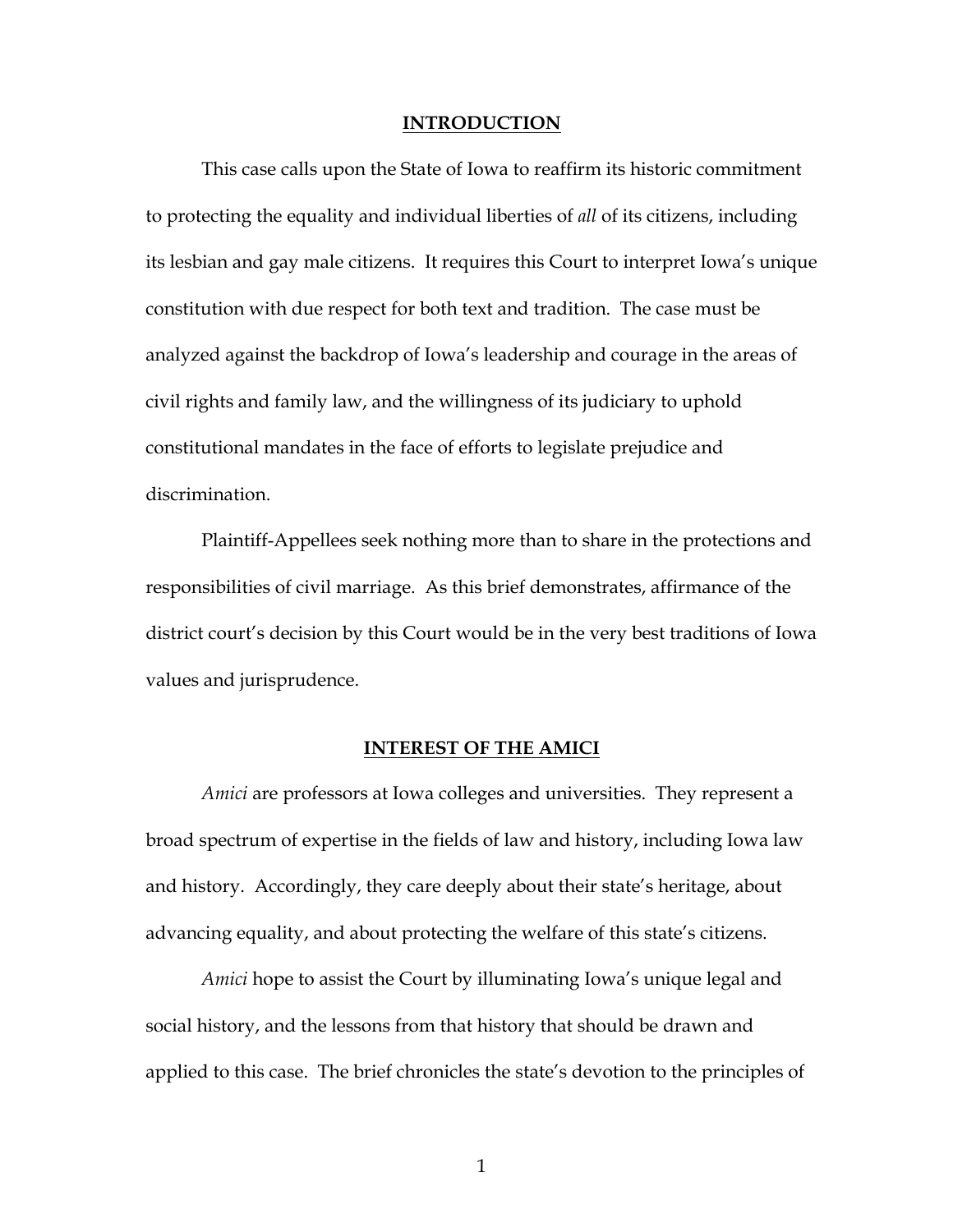equality and individual liberty, as well as its courage to live up to those principles in the face of popular prejudice. *Amici* believe that a decision affirming the district court and striking down the discriminatory exclusion of lesbian and gay couples from civil marriage is the only decision that would be consistent with Iowa's longstanding commitment to protecting civil liberties and with the precedents of this Court in safeguarding equality.

The *amici* are:

Frederick Adams, Professor of History Emeritus, Drake University Victoria Bissell Brown, L.F. Parker Professor of History, Grinnell College Patricia Cain, Aliber Family Chair in Law Emeritus, University of Iowa Lois Cox, Clinical Professor of Law, University of Iowa Ann Laquer Estin, Professor of Law, University of Iowa Sally Frank, Professor of Law, Drake University Elizabeth Heineman, Associate Professor of History and Academic Coordinator of Sexuality Studies, University of Iowa Linda K. Kerber, May Brodbeck Professor in Liberal Arts & Sciences, University of Iowa Karen Leroux, Assistant Professor of History, Drake University Suzanne J. Levitt, Professor of Law and Executive Director of Clinical Programs, Drake University Jean Love, Martha-Ellen Tye Professor of Law Emeritus, University of Iowa Linda A. McGuire, Professor of Law, University of Iowa Kevin Mumford, Associate Professor of History and African-American Studies, University of Iowa Angela Onwuachi-Willig, Professor of Law and Charles M. & Marion J. Kierscht Scholar, University of Iowa College of Law Sarah J. Purcell, Associate Professor of History, Grinnell College Margaret Raymond, Professor of Law, University of Iowa Mark E. Schantz, Professor of Law, University of Iowa Johanna Schoen, Associate Professor of History and Women's Studies, University of Iowa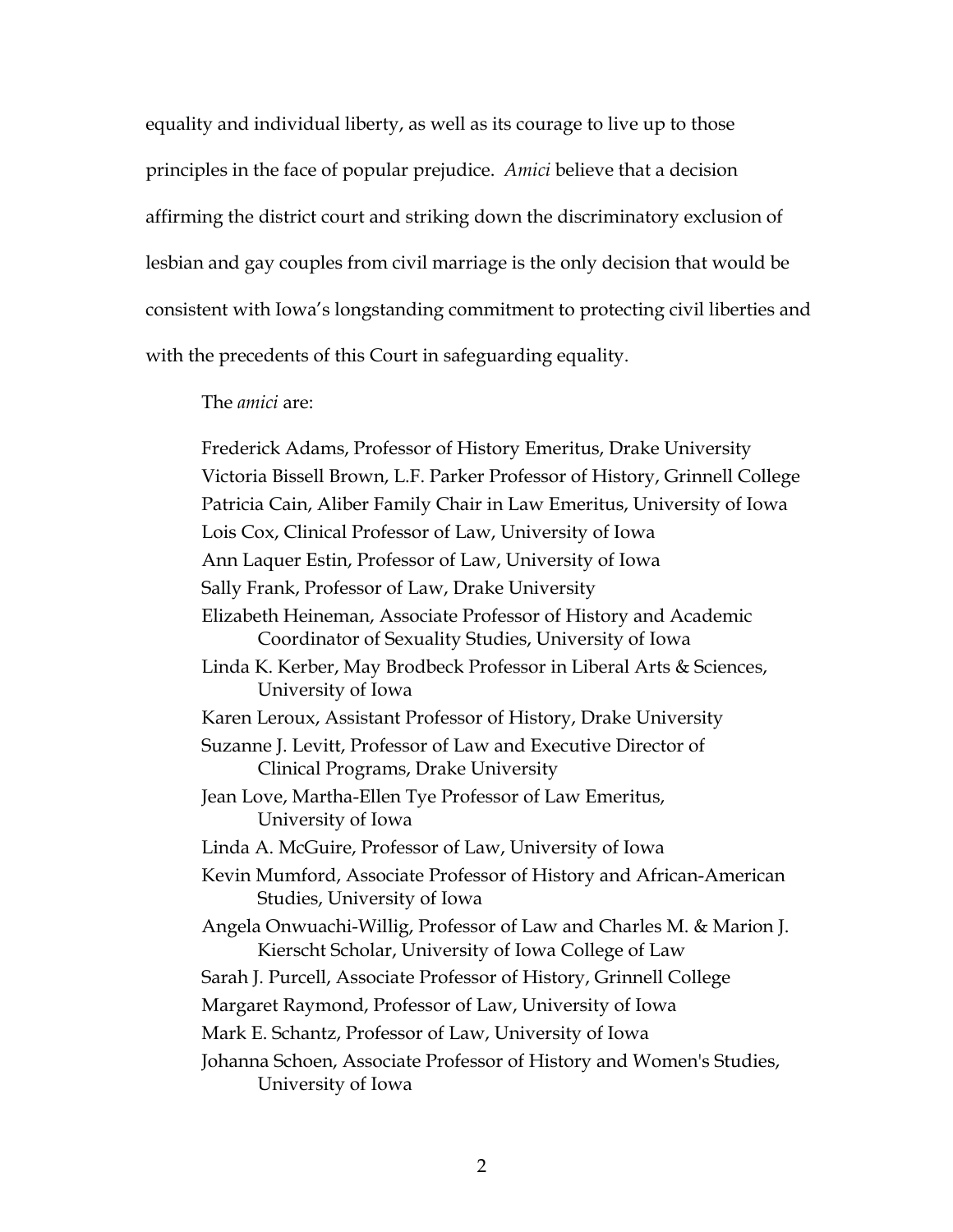Leslie A. Schwalm, Associate Professor of History, Women's Studies, and African American Studies, University of Iowa Mark Sidel, Professor of Law and Faculty Scholar, University of Iowa Peggie Smith, Professor of Law, University of Iowa Maura Irene Strassberg, Professor of Law, Drake University Shelton Stromquist, Professor of History, University of Iowa

#### **ARGUMENT**

### **I. Iowa's Legal and Social History Demonstrates a Unique Commitment to Advancing Equal Rights and Protecting Individual Liberties.**

Iowa is "the middle land."<sup>1</sup> Situated at a center point between the coasts,

Iowa is identified in the American mind with strong values, civic responsibility, and common sense. Its history and culture encompass the traditionalism of a rural heritage, the restlessness and individualism of the American frontier, the dynamism of industry, and the vitality of urban life.

A bellwether by virtue of its presidential caucuses, Iowa is neither "red" nor "blue"; its modern politics are "a mixture of the traditional and the pathbreaking."<sup>2</sup> Iowa's people – "somewhat conservative in their politics, usually liberal in their social thinking"<sup>3</sup> – are known for their commitment to family and community. "While [Iowans] may be organized internally into different

<sup>1</sup> *See* DOROTHY SCHWIEDER, IOWA: THE MIDDLE LAND (1996).

<sup>2</sup> LELAND L. SAGE, A HISTORY OF IOWA 318 (1974).

<sup>3</sup> SCHWIEDER, *supra* note 1, at 324.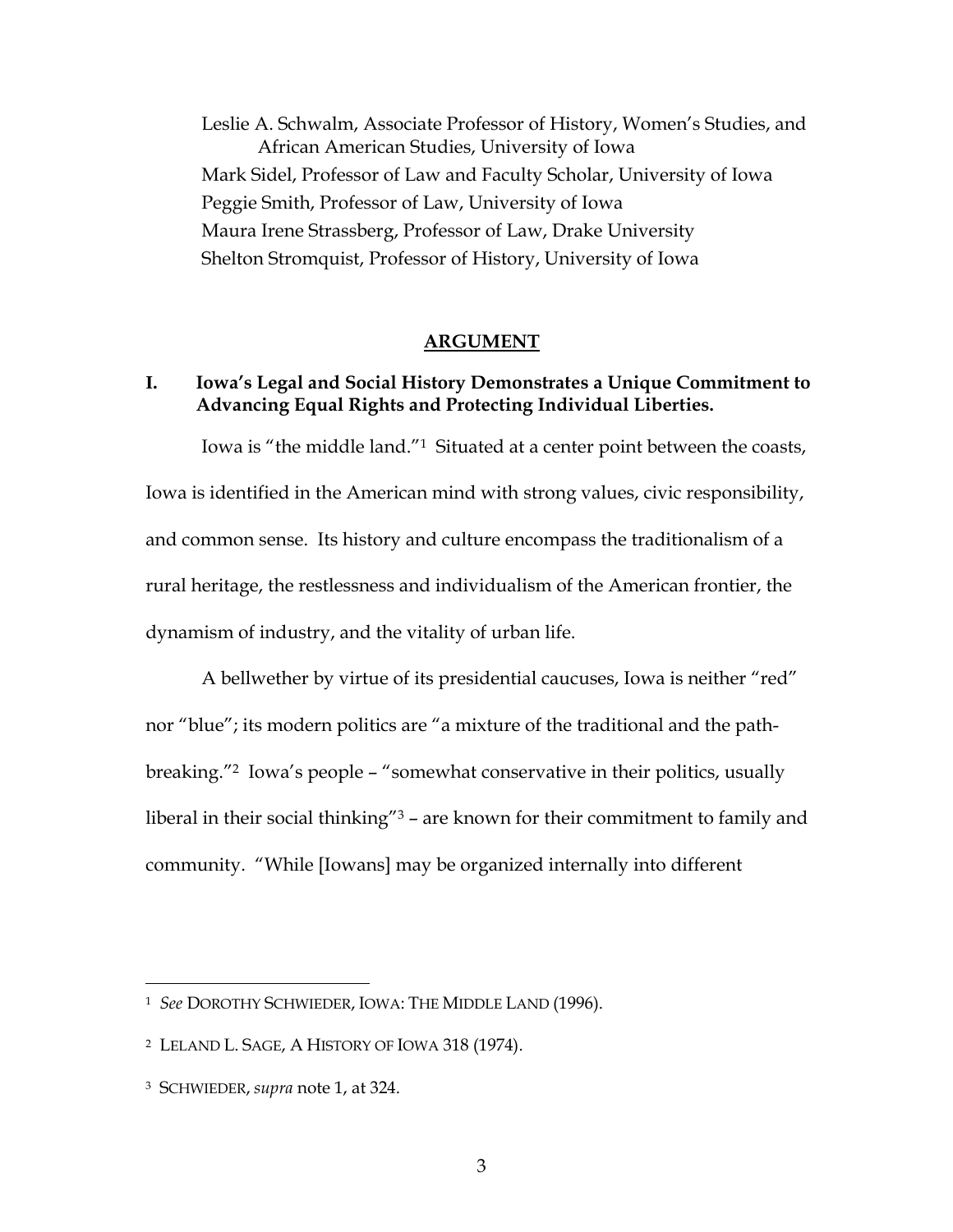religious congregations, political parties, or business interests, it is our families and hometowns that have traditionally commanded Iowans' primary loyalties."<sup>4</sup>

Iowa is also known for another, perhaps less widely known characteristic, but one entirely in harmony with its values of family and community: a powerful commitment to the equality and inalienable rights of all people within its borders. This commitment, enshrined in Article I,  $\S 1$ , of the state constitution,<sup>5</sup> has been given meaning by the opinions of Iowa's jurists, the foresight of its lawmakers, and the powerful personalities and national leaders Iowa has nurtured. Indeed, one scholar has argued that Iowa's record of protecting civil rights and civil liberties is unique in the Union.<sup>6</sup> The state seal, unchanged since 1847, proclaims a motto that looks both backward towards achievement and forward towards vigilance: "Our liberties we prize, and our rights we will maintain."

In challenging private prejudice and arbitrary public restraints on individual dignity and accomplishment, Iowa has not been content to await the word of the federal courts, the deliberations of sister states, or the safety of

<sup>4</sup> Tom Morain, *Introduction*, in OUTSIDE IN: AFRICAN-AMERICAN HISTORY IN IOWA, 1838- 2000 xv, xvii (Bill Silag ed., 2001). Morain is former administrator of the State Historical Society of Iowa.

<sup>&</sup>lt;sup>5</sup> "All men and women are, by nature, free and equal, and have certain inalienable rights among which are those of enjoying and defending life and liberty, acquiring, possessing and protecting property, and pursuing and obtaining safety and happiness." IOWA CONST. art. 1, § 1.

<sup>6</sup> *See* Harlan Hahn, *Civil Liberties in Iowa*, 38 ANNALS OF IOWA 76 (1965).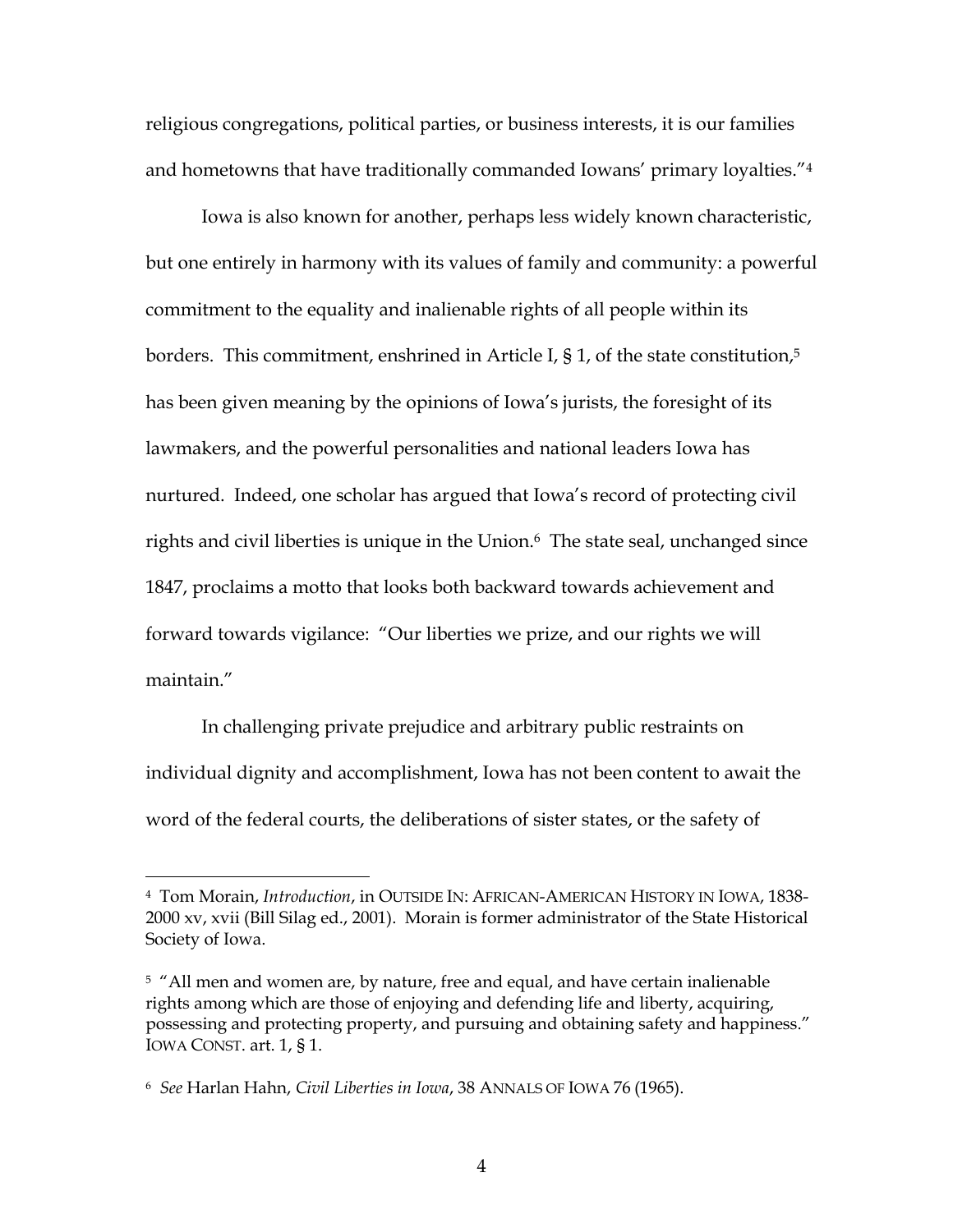national consensus. Twenty-six years before ratification of the Thirteenth Amendment, this Court declared that "no man in this territory can be reduced to slavery."<sup>7</sup> Eleven years before ratification of the Fourteenth Amendment, the state's constitution guaranteed African-Americans, on the same terms as all other citizens, the rights to life, liberty, and property.<sup>8</sup> Nearly a century before *Brown v. Board of Education*, this Court rejected a "separate but equal" system of public education for African-American children.<sup>9</sup>

Iowa was the first state to admit a woman to the practice of law, and the home state of the nation's most heralded advocate for women's suffrage, Carrie Chapman Catt. In the darkest days of McCarthyism, it was the only state to defeat a legislative measure that would have imposed a teachers' loyalty oath.<sup>10</sup> Iowa has led other states in equal access to education and the reform of family law. As of 2007, state law prohibits discrimination on the basis of sexual orientation in employment, housing, education, and public accommodations,<sup>11</sup> and the state is one of only 13 to offer domestic partner benefits to state

<sup>7</sup> *In re: Ralph* , Morris 1, 1839 WL 2764, at \*6 (Iowa Terr. July 1839).

<sup>8</sup> SAGE, *supra* note 2, at 136.

<sup>9</sup> *See Clark v. Board of Directors*, 24 Iowa 266 (1868).

<sup>10</sup> *See* Arnold A. Rogow, *The Loyalty Oath Issue in Iowa, 1951*, 55 AM. POL. SCI. REV. 861 (1961).

<sup>11</sup> Iowa Code Ch. 216.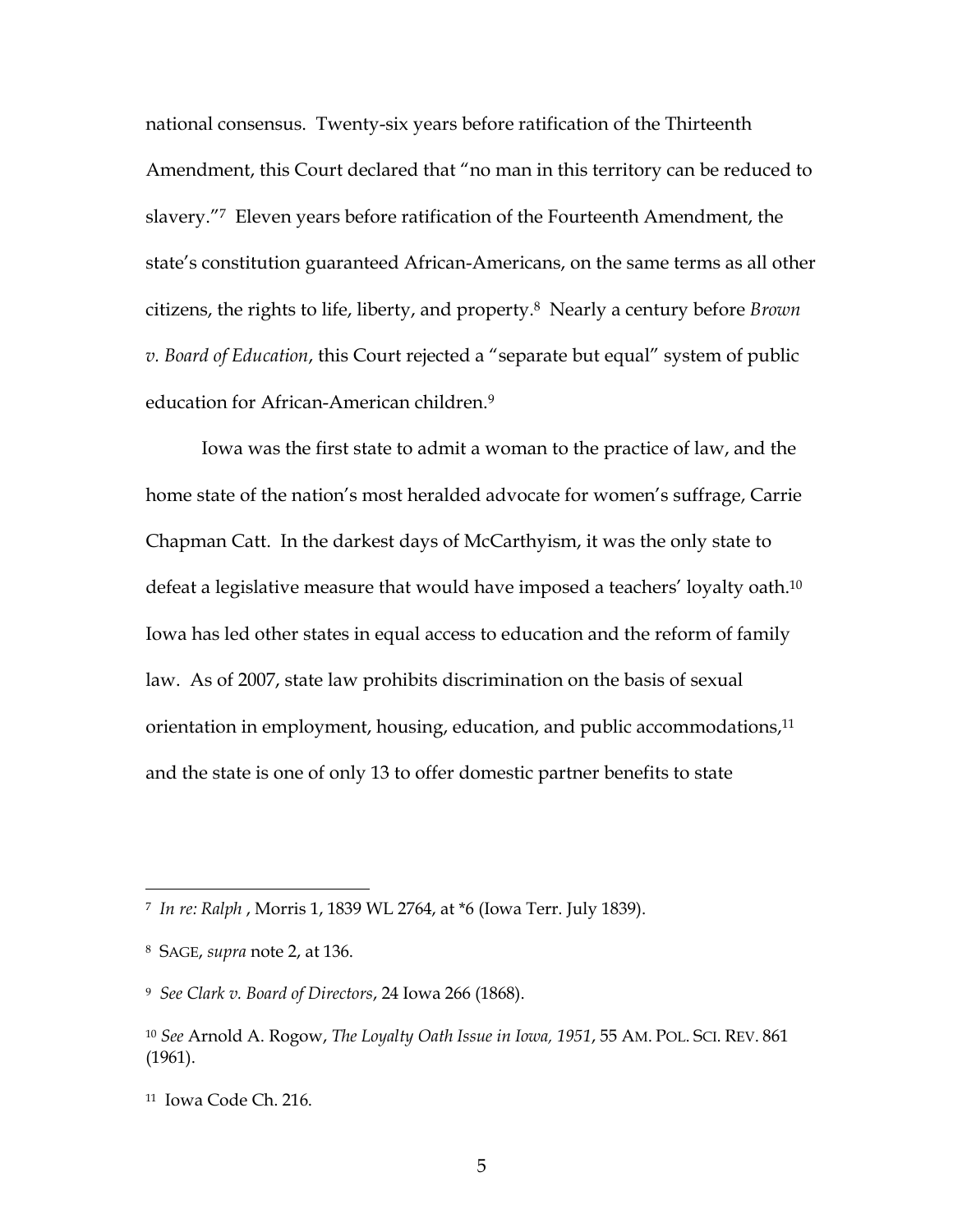employees.<sup>12</sup> The University of Iowa's gay and lesbian student group was founded in 1970, making it one of the first such organizations on any American college campus,<sup>13</sup> and UI was one of the first institutions to add sexual orientation to its non-discrimination policy.

Iowa's longstanding commitment to equality, and to the use of law and public policy to advance rather than inhibit individual autonomy and dignity, provides powerful support to Plaintiff-Appellees' argument that they have an equal right under the Iowa constitution to the protections and responsibilities of civil marriage. The matter before this Court transcends differing views about religion, politics, or other matters on which Iowans hold diverse views. It rests instead on first principles on which Iowans long ago found common ground: the value of family, and the right to live on equal terms as a member of one's community.

#### *A. Early Influences*

Its earliest settlers "brought to Iowa the idea that individuals possessed the right to govern their own lives,"<sup>14</sup> a value that would shape the state's commitments to tolerance, equality, and freedom of conscience. Abner Kneeland, a pioneer evangelist who "anticipated by a century opinions now held

<sup>12</sup> See searchable database of employers providing domestic partner benefits, *available at* http://www.hrc.org/workplace.

<sup>13</sup> *See* http://www.uiowa.edu/%7Eglbtau/history.html.

<sup>14</sup> Bruce Kempkes, *The Natural Rights Clause of the Iowa Constitution: When the Law Sits Too Tight*, 42 DRAKE L. REV. 593, 611 (1993).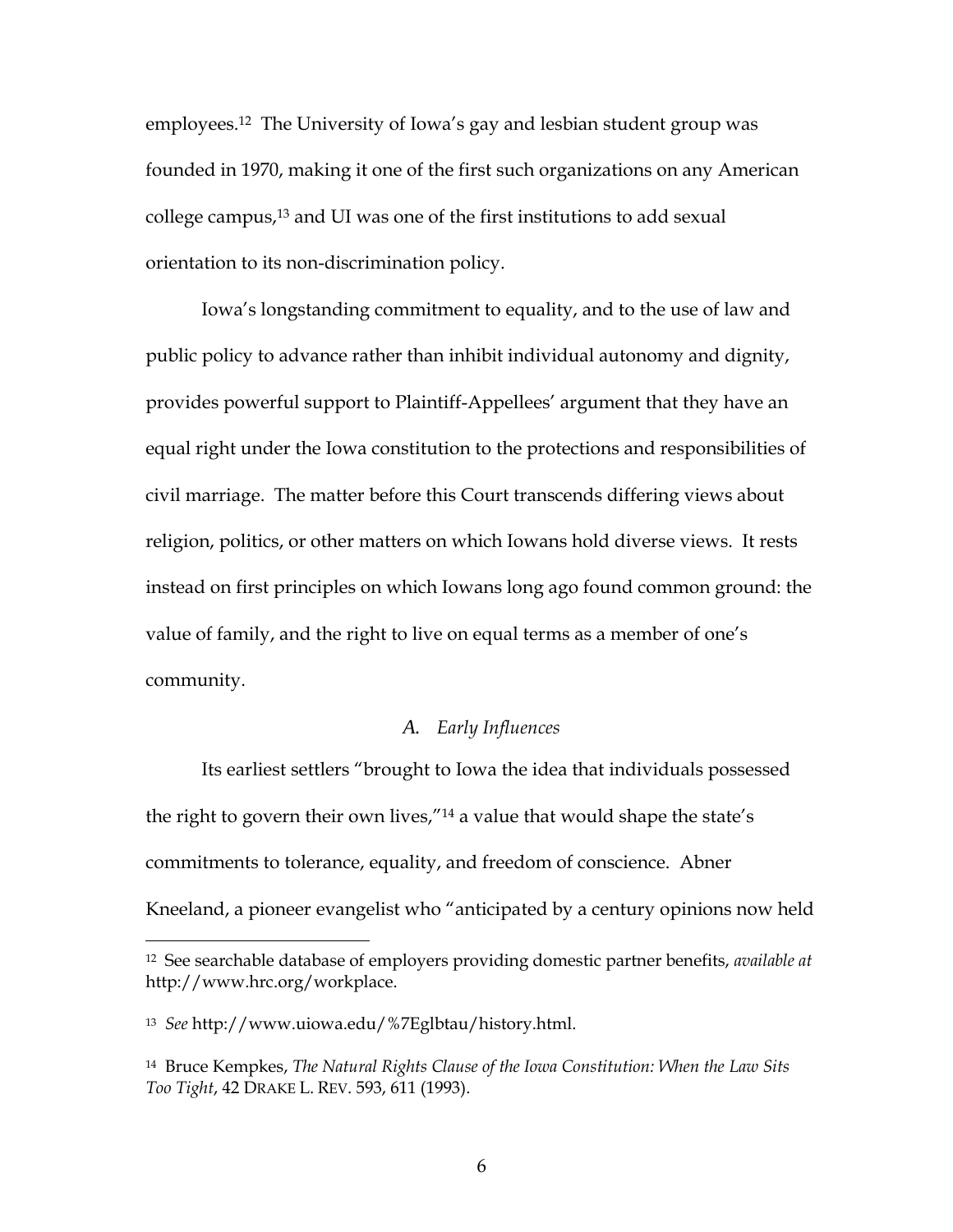without opposition," settled in Iowa in 1839 after serving jail time in Massachusetts for blasphemy.<sup>15</sup> Following the 1844 murder of Joseph Smith, Jr., in Illinois, nearly 20,000 members of the Church of Jesus Christ of Latter-day Saints crossed into southern Iowa under the leadership of Brigham Young and established their first encampment west of the Mississippi in Lee County.<sup>16</sup> During its territorial years, a vigorous abolitionist movement planted the seeds for Iowa to become, by the end of the civil war, one of the Union's most racially egalitarian states.<sup>17</sup> Iowa passed one of the nation's first civil rights laws in 1884.<sup>18</sup>

When Iowa held its three constitutional conventions between 1844 and 1857, "natural rights and limited government … were already familiar phrases in America's political jargon."<sup>19</sup> The prevailing political philosophy of the times was captured by John Stuart Mill, whose essay *On Liberty* announced a simple but powerful limiting principle for government intrusion into private life: "the only purpose for which power can be rightfully exercised over any member of a

<sup>15</sup> "Abner Kneeland," DICTIONARY OF UNITARIAN UNIVERSALIST BIOGRAPHY, *available at* http://www.uua.org/uuhs/duub/articles/abnerkneeland.html.

<sup>16</sup> State Historical Society of Iowa, Prairie Voices Iowa Heritage Curriculum Annotated Iowa History Timeline, *available at* http://www.state.ia.us/government/dca/shsi/ education/heritage\_curriculum/timeline/ iowa\_\_timeline\_page2.html.

<sup>17</sup> *See* ROBERT R. DYKSTRA, BRIGHT RADICAL STAR: BLACK FREEDOM AND WHITE SUPREMACY ON THE HAWKEYE FRONTIER (1993).

<sup>18</sup> Acts of the Twentieth General Assembly, ch. 105, §§ 1-2 (1884).

<sup>19</sup> Kempkes*, supra* note 14, at 617.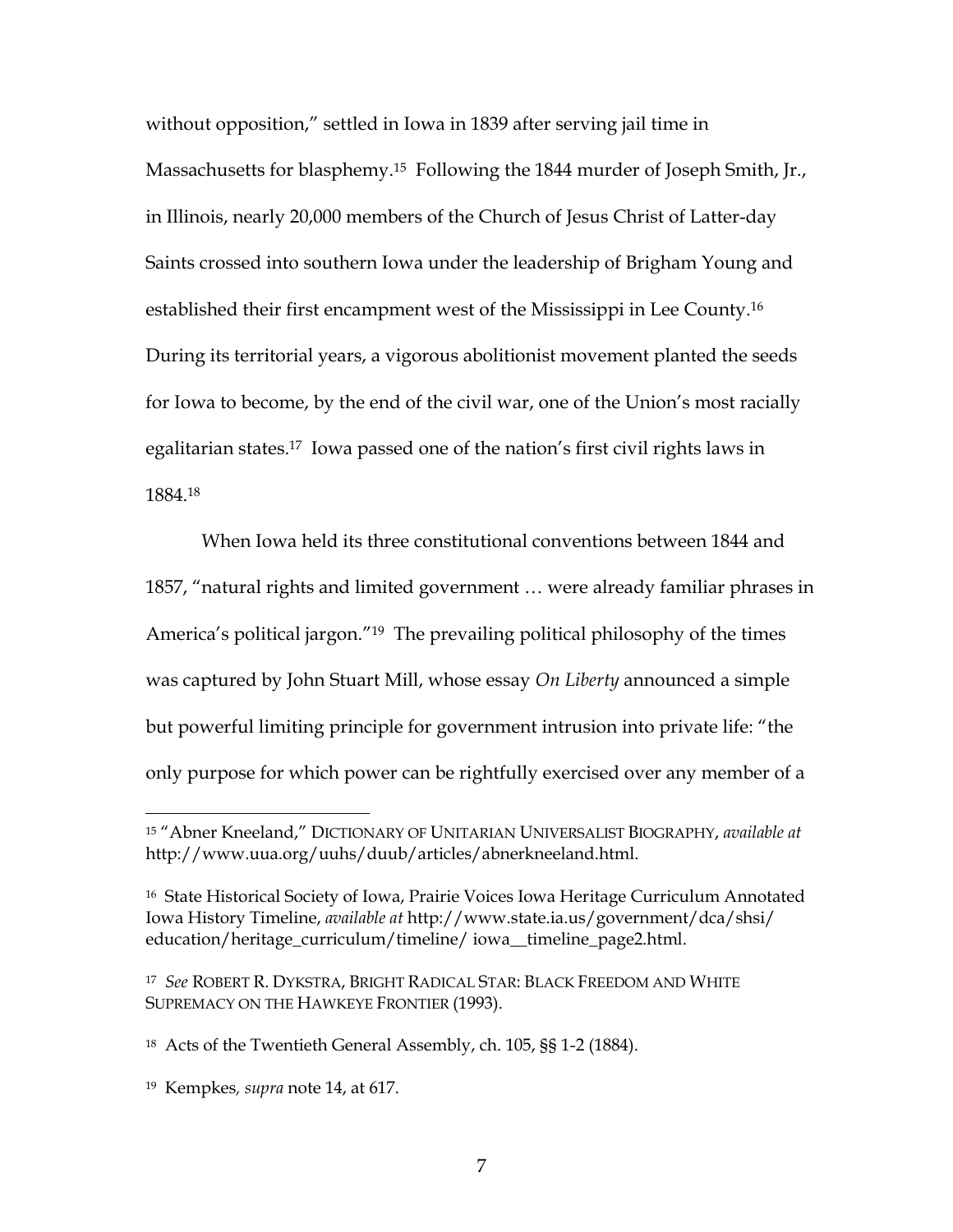civilised community, against his will, is to prevent harm to others."<sup>20</sup> "Mill explained that a civilized society actually benefited from diversity and that it therefore should not legally interfere with someone merely seeking to be different."<sup>21</sup> Government could reason, remonstrate, or seek to persuade, but could not compel a citizen to conform to the opinions of the majority.<sup>22</sup> As Mill put the point succinctly in Chapter 3,

As it is useful that while mankind are imperfect there should be different opinions, so is it that there should be different experiments of living; that free scope should be given to varieties of character, short of injury to others; and that the worth of different modes of life should be proved practically, when any one thinks fit to try them. It is desirable, in short, that in things which do not primarily concern others, individuality should assert itself.<sup>23</sup>

What Mill "was telling the world in 1859" about natural rights "could be heard in Iowa City" during the state's three constitutional conventions.<sup>24</sup> Much debate at the final convention in 1857 focused on Art. I, § 1, the first words of which were changed from "All men are, by nature, free and independent," to "All men are, by nature, free and *equal*." Echoing concepts not only from Mill but from political philosophers such as Hobbes, Locke, and Rousseau, a Bill of

<sup>20</sup> JOHN STUART MILL, ON LIBERTY (1969), ch. 1, *available at* http://bartleby.com/ 130/1.html.

<sup>21</sup> Kempkes, *supra* note 14, at 618 (footnote omitted).

<sup>22</sup> *See* MILL, *supra* note 20.

<sup>23</sup> MILL, *supra* note 20, ch. 3, *available at* http://bartleby.com/130/3.html.

<sup>24</sup> Kempkes*, supra* note 14, at 620.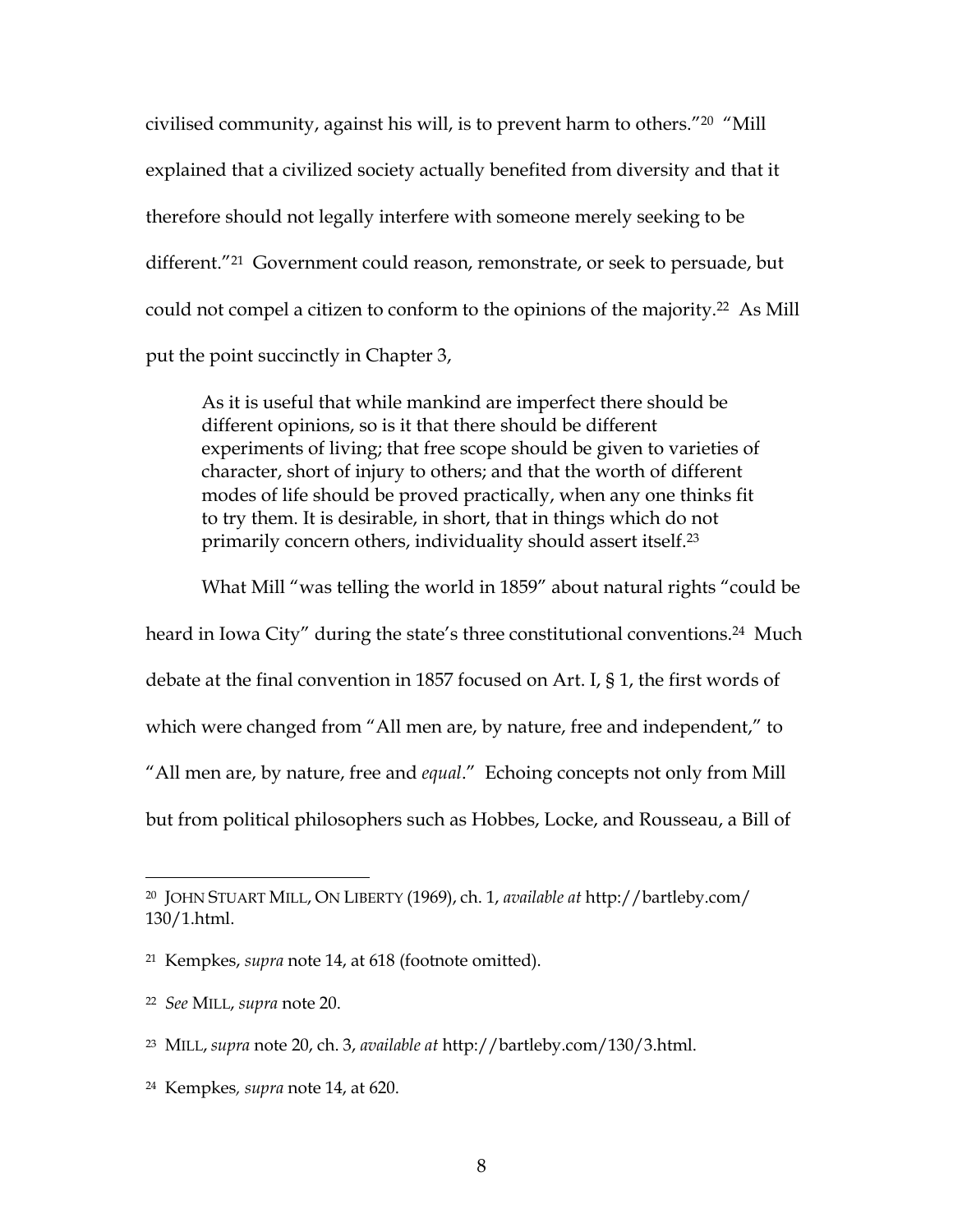Rights committee of the 1857 convention stressed that while some autonomy is relinquished when civil societies are formed, the rights to life, liberty, and property "are not taken away when men associate themselves into governmental organizations."<sup>25</sup> Another delegate argued that its citizens desired Iowa to have "the best and most clearly defined Bill of Rights" of any state.<sup>26</sup> He added,

> The annals of the world … furnish many instances in which the freest and most enlightened governments that have ever existed upon earth, have been gradually undermined, and actually destroyed, in consequence of the people's rights not being guarded by written constitutions.<sup>27</sup>

The primacy of an individual's ability to chart his or her life, free from arbitrary or unjustified government restraints, was not, in Iowa, merely a passing enthusiasm of the mid-19th century. This principle would ring out in "[o]ne of the most important cases decided by the [Iowa Supreme] Court in the early years of the new century,"<sup>28</sup> involving the state government's attack on the corporate existence of the Amana Society. The Society was a religious settlement whose members believed in the communal ownership of property – a belief sharply at odds with prevailing common-law views regarding property. Invoking the "spirit of tolerance and liberality which has pervaded our institutions from the

<sup>25</sup> JOURNAL OF THE CONSTITUTIONAL CONVENTION OF THE STATE OF IOWA 245 (1857)

<sup>26</sup> *Id*. at 100.

<sup>28</sup> RICHARD, LORD ACTON & PATRICIA NASSIF ACTON, TO GO FREE: A TREASURY OF IOWA'S LEGAL HERITAGE 200 (1995).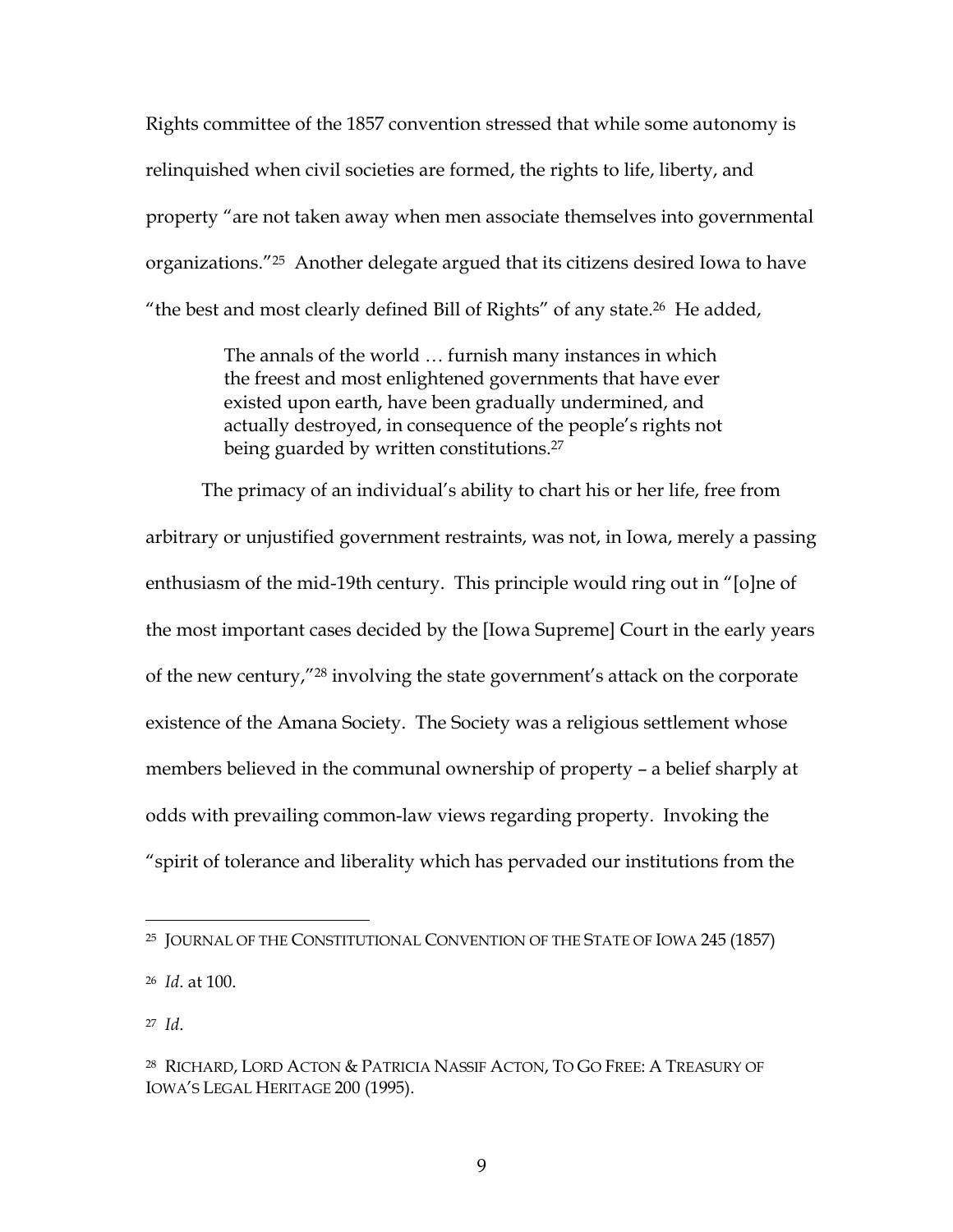earliest times,"<sup>29</sup> Justice Ladd explained that the purposes of the state's corporate laws had to be balanced against the Society members' right to religious freedom:

> Certain it is that the status of the individual members [of the Amana Society] is not in accordance with prevailing American ideals. . . . But in this country all opinions are tolerated and entire freedom of action allowed, unless this interferes in some way with the rights of others. Each individual must determine for himself what limit he shall place upon his aspirations…. Under the blessings of free government, every citizen should be permitted to pursue that mode of life which is dictated by his own conscience.<sup>30</sup>

#### *B. Legal and Social Equality*

While pledges of equality in the laws and constitutions of other states and the federal government took decades to bear fruit, in Iowa such guarantees were given meaning early on through challenges to injustice in the courts, in the public square, and in everyday life. A series of decisions by this Court spanning more than a century made Iowa among the most innovative and proactive states in upholding the civil rights of racial minorities. *See* Part II.A, *infra*. The state's history also is distinguished by important advances in equal rights for women.

Two important measures of a state's commitment to equality are the openness of its public higher education system and of its legal bar to all qualified applicants. On both counts, Iowa has been an exemplar for the nation.

Iowa has been "a true pioneering State in making available what the [Northwest] Ordinance of 1787 called 'the means of education' to all persons,

<sup>29</sup> *State v. Amana Society*, 132 Iowa 304, 319**,** 109 N.W. 894, 899 (1906).

<sup>30</sup> *Id*. at 317, 899.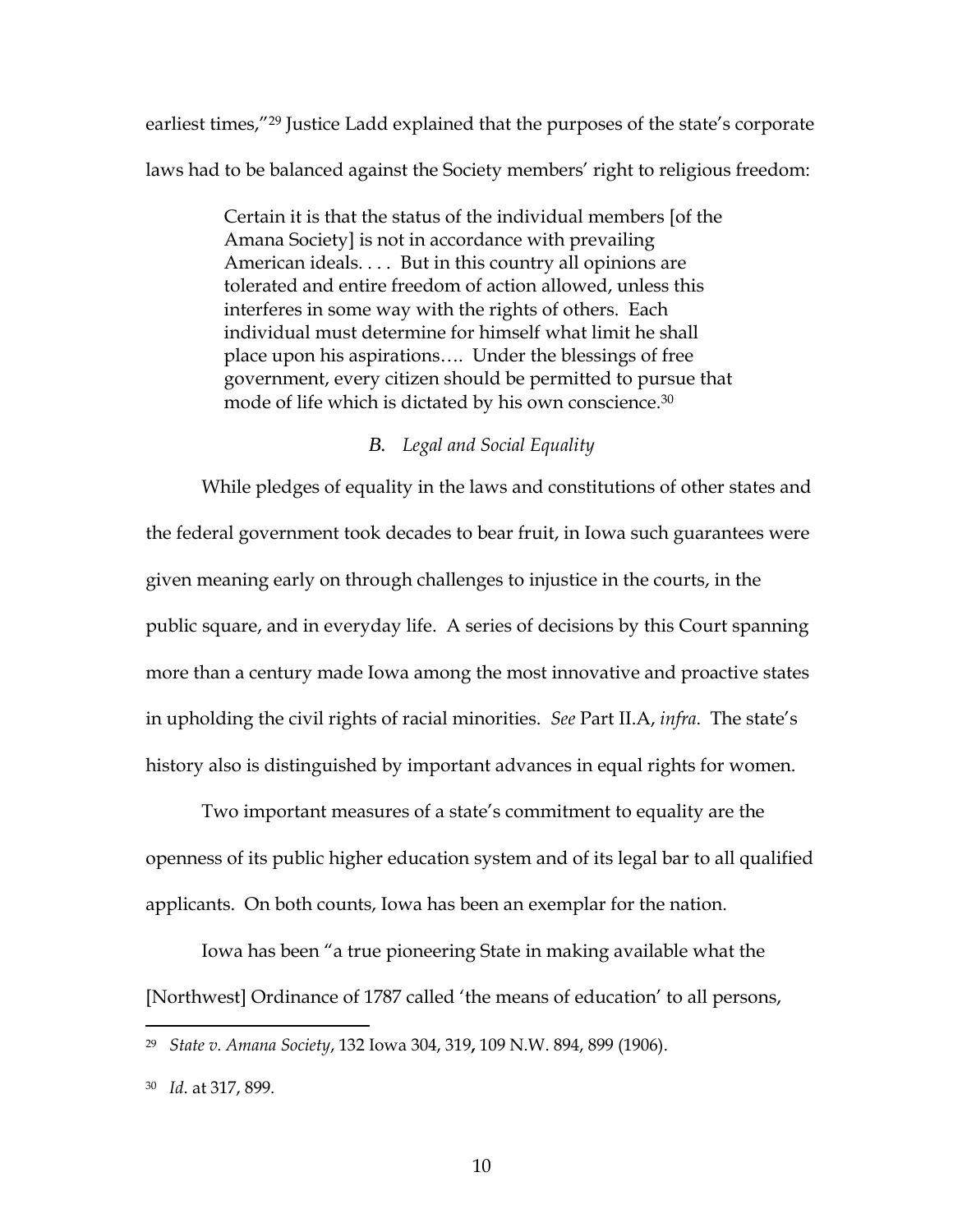regardless of sex or race."<sup>31</sup> In 1857, the University of Iowa became the first state university in the country to open its degree programs to women.<sup>32</sup> The state's history also "records a string of firsts in providing educational opportunities for African Americans, at times when other states and universities were unwilling to open their doors to former slaves and their descendants."<sup>33</sup>

Iowa also has been a beacon for equality in providing access to the bar. The University of Iowa law school was one of the first to accept an African-American student.<sup>34</sup> The Iowa State Bar Association admitted African-American members long before the American Bar Association followed suit.<sup>35</sup> What would become the National Bar Association, the nation's oldest and largest organization for African-American attorneys, was founded in Des Moines in 1925.<sup>36</sup>

Iowa admitted Arabella Mansfield, the first woman in the United States to practice law, to its bar in 1869 – a "dramatic first" that stood "in great contrast to the position taken in other states."<sup>37</sup> A year later, the General Assembly removed

<sup>&</sup>lt;sup>31</sup> ENCYCLOPEDIA OF IOWA 75 (1995).

<sup>32</sup> *Id*.

<sup>33</sup> Dennis J. Shields, *A View From the Files: Law School Admissions and Affirmative Action*, 51 DRAKE L. REV. 731, 732 (2003).

<sup>35</sup> ACTON, *supra* note 28 at 233.

<sup>36</sup> *Id*.; Shields, *supra* note 33, at 732.

<sup>37</sup> ACTON, *supra* note 28, at 132.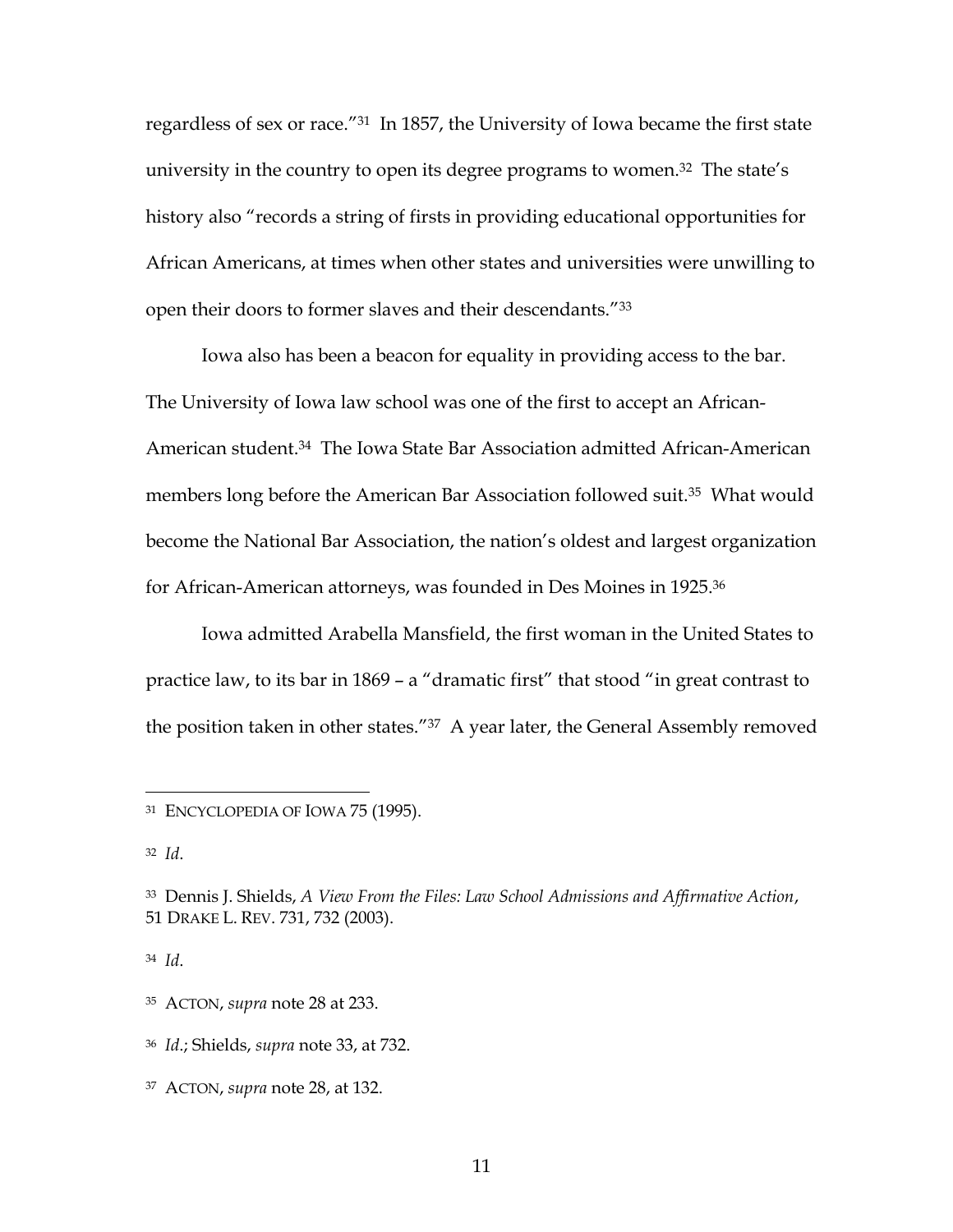the words "white male" from the statute governing qualifications to practice law.<sup>38</sup> And the first woman admitted to practice before the United States federal courts was reportedly Emma Haddock, of Iowa City, in 1875.<sup>39</sup> Three years later, the state supreme Court appointed Haddock to examine law students for admission to the bar.<sup>40</sup>

This early elimination of critical gender barriers evinces what Jennie

McCowen, one of the first women to graduate from the University of Iowa

Medical Department, described in 1884 as "the progressive and liberal attitude of

the State toward women"41:

In no state has it been more freely conceded that human interests are not one but many, and that the work of the world, broad and varied, must fall not upon one sex, nor upon one class, but that each individual, in return for benefit received, is in honor bound to bear his or her share of the burden.<sup>42</sup>

Dr. McCowen documented Iowa women registering patents, producing art and

literature, and practicing medicine and law. Women were employed in virtually

<sup>38</sup> *Id*.

<sup>39</sup> Jennie McCowen, *Women in Iowa*, in 3 ANNALS OF IOWA (October 1884), *available at* http://iagenweb.org/history/annals/oct1884.htm; Ellen A. Martin, *Admission of Women to the Bar*, 1 CHICAGO LAW TIMES (Catharine V. Waite, ed., 1887), *available at* http://womenslegalhistory.stanford.edu/articles/chicagotimes.pdf.

<sup>40</sup> Martin, *supra* note 39.

<sup>41</sup> McCowen, *supra* note 39.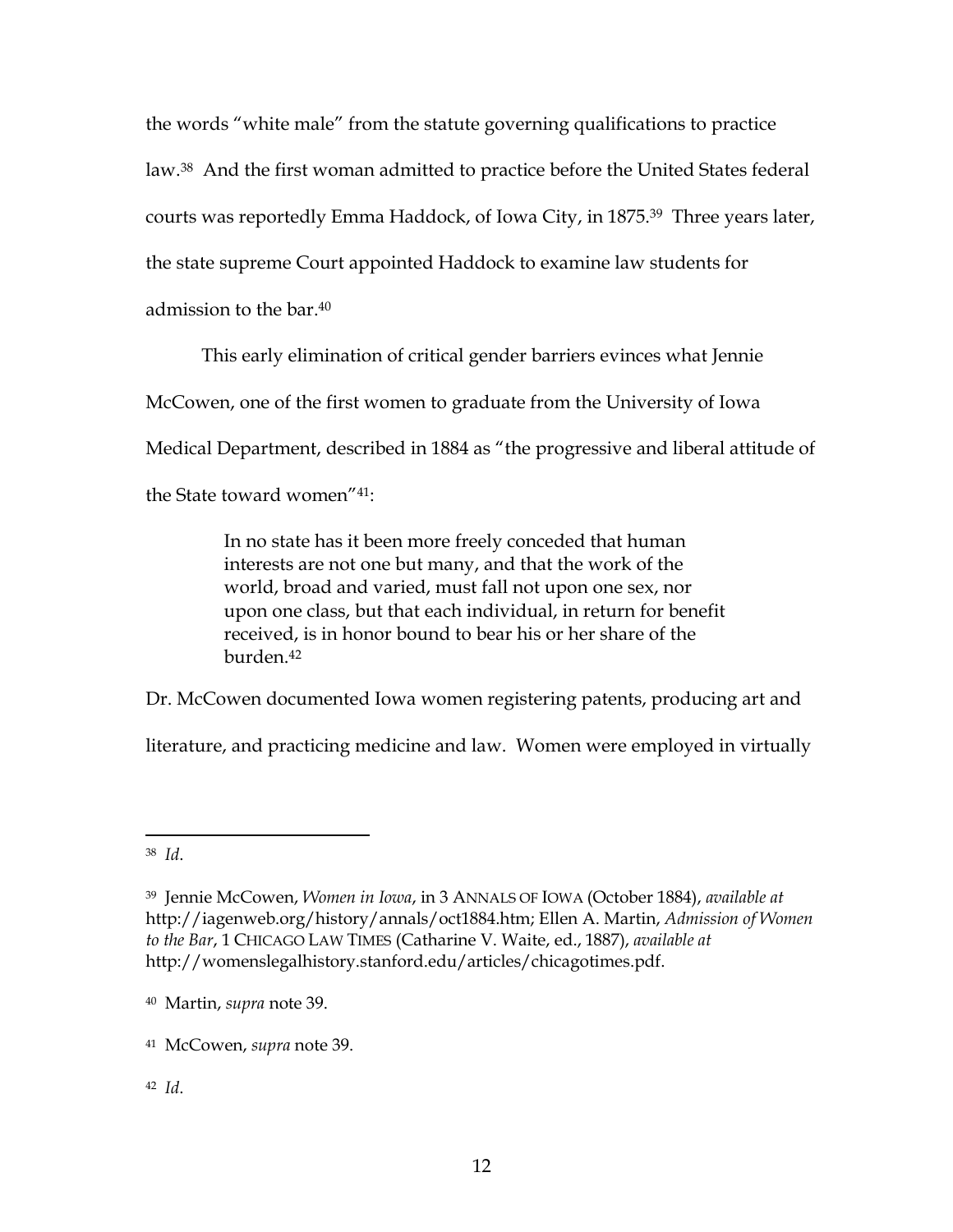every line of work – in most cases with "no difference in the salaries paid men and women for the same grade of work."<sup>43</sup>

This spirit must also have inspired Carrie Chapman Catt, who grew up near Charles City and would become the most important force in the American movement for women's suffrage.<sup>44</sup> First elected president of the National Woman Suffrage Association in 1900, Catt criss-crossed the nation and provided indefatigable leadership to the movement for the 19th Amendment, which was finally ratified in 1920 and gave all women the right to vote.<sup>45</sup>

### *C. Reform of Family Law*

In the regulation of marriage and family life, which in our federal system is uniquely the province of the states, Iowa has been a model for the principle that family law must first and foremost serve the goals of individual autonomy, dignity, and security. In 1970, when the issue was still highly controversial, Iowa became one of the first two American states to "[lead] American family law jurisprudence into a new era"<sup>46</sup> by allowing couples to divorce without proving

<sup>43</sup> *Id.*

<sup>44</sup> State Historical Society of Iowa, Prairie Voices Iowa Heritage Curriculum Annotated Iowa History Timeline, *available at* http://www.state.ia.us/government/dca/shsi/ education/heritage\_curriculum/timeline/iowa\_\_timeline\_page3.html.

<sup>45</sup> *See generally* NATE LEVIN, CARRIE CHAPMAN CATT: A LIFE OF LEADERSHIP (2006).

<sup>46</sup> Bradley A. Case, *Turning Marital Misery Into Financial Fortune: Assertion of Intentional Infliction of Emotional Distress Claims By Divorcing Spouses*, 33 J. OF FAMILY L. 101, 101 (1994-95). *See also* Jack W. Peters, *Iowa Reform of Marriage Termination*, 20 DRAKE L. REV. 211 (1971).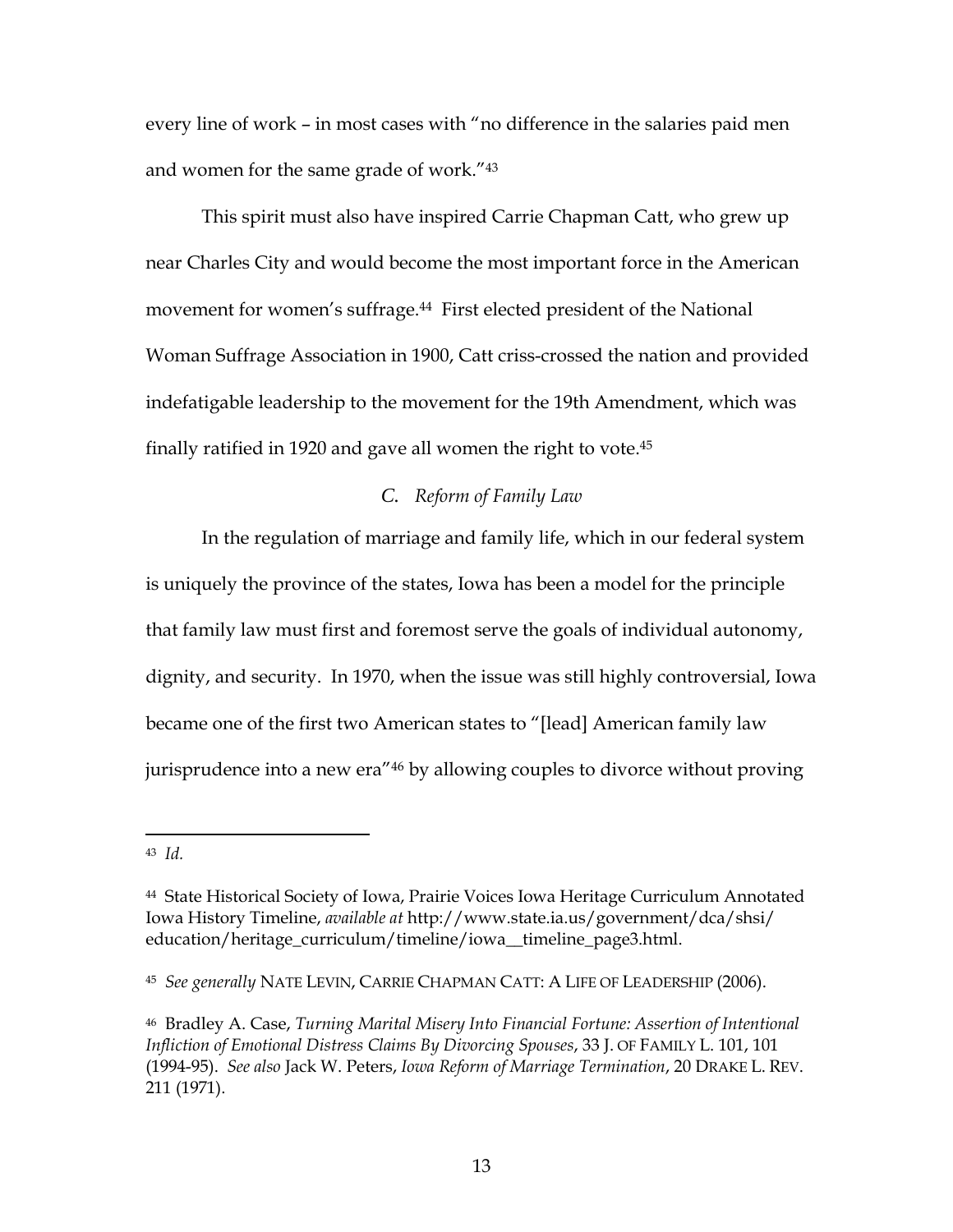fault by one spouse. "The no-fault revolution was grounded on the premise that the legal dissolution of a marriage should be granted solely on a factual finding that the marriage is irretrievably broken."<sup>47</sup> Iowa also was one of the first ten states to protect a married woman from forcible rape by her husband.<sup>48</sup>

Iowa has a long tradition of upholding equality in the fundamental right of civil marriage – the issue at the heart of this case. It eliminated its short-lived law banning interracial marriage in 1851 (the ban had been part of the Territorial Laws of 1839-40), making it the third state to reject so-called anti-miscegenation laws.<sup>49</sup> Iowa's closest neighbors took many years to follow suit: such bans fell in Illinois in 1874; in South Dakota in 1957; in Nebraska in 1963; and in Missouri not until 1967, after the Supreme Court finally struck down all remaining miscegenation laws in *Loving v. Virginia*. 50

## **II. Led By This Court, Iowa's Judiciary Has Played a Paramount and Courageous Role in Protecting Equality and Liberty.**

From its earliest days, the Iowa judiciary – and especially this Court – has played a preeminent and indispensable role in protecting the state constitution's guarantees of freedom, equality, and inalienable rights. This tradition of judicial

<sup>47</sup> Case, *supra* note 46, at 101.

<sup>48</sup> *See* Martin D. Schwartz, *The Spousal Exemption for Criminal Rape Prosecution*, 7 VT. L. REV. 33, 41 (1982).

<sup>49</sup> *See* table at http://www.lovingday.org/map\_access.htm.

<sup>50</sup> 388 U.S. 1 (1967); *see* table at http://www.lovingday.org/map\_access.htm.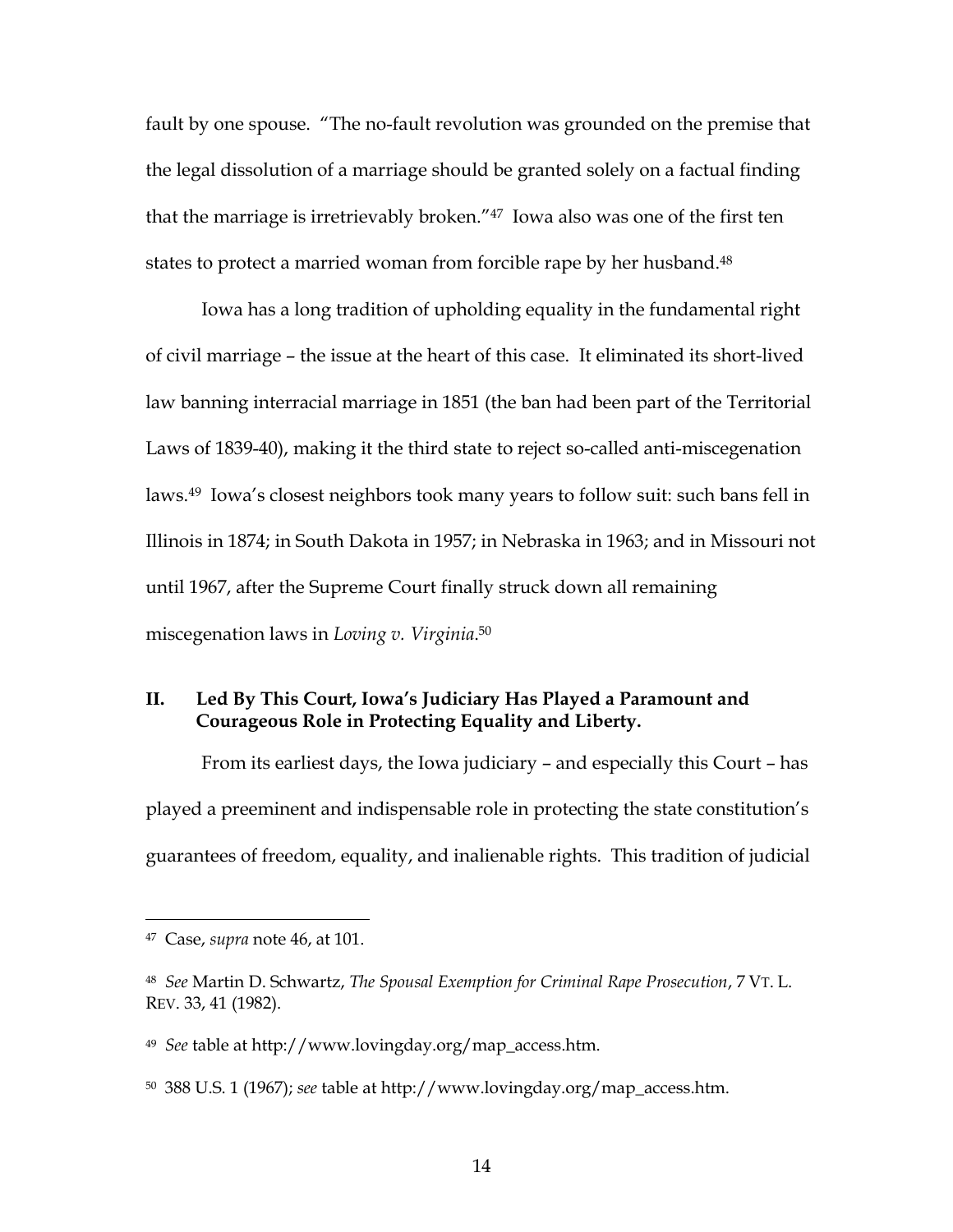leadership and independence is so essential to the state's history that the Iowa Judicial Branch devotes a section of its web site to the state's early civil rights cases.<sup>51</sup> "Like the courts of today," the Judicial Branch explains, "the early Iowa courts were sometimes called upon to decide cases that involved volatile social or political controversies of the time. . . . These decisions demonstrate legal foresight as well as a deep and abiding respect for the values enshrined in our Constitution and Bill of Rights."<sup>52</sup> This history sheds valuable light on the role of the judiciary in deciding whether state officials may exclude same-sex couples from the protections and responsibilities of marriage.

#### *A. Enforcing Civil Rights*

In its very first decision, this Court considered the case of Ralph, a former Missouri slave whose master, Jordan Montgomery, allowed him to go to Dubuque to earn money to buy his freedom.<sup>53</sup> After Ralph had been in Iowa for five years, Montgomery sent agents into the state to reclaim him by force. This Court held that since Montgomery had given Ralph permission to resettle in Iowa, the former slave could not be labeled a fugitive. Although the Court ruled that Ralph was obligated to pay the \$550 Montgomery had demanded for his

<sup>51</sup> Iowa Judicial Branch, *Early Civil Rights Cases*, *available at* http://www.judicial.state.ia.us/Public\_Information/Iowa\_Courts\_History/ Civil\_Rights/.

<sup>52</sup> *Id*.

<sup>53</sup> *In re: Ralph*, Morris 1, 1839 WL 2764 (Iowa Terr. 1839). *See also* SCHWIEDER, *supra* note 1, at 68-69.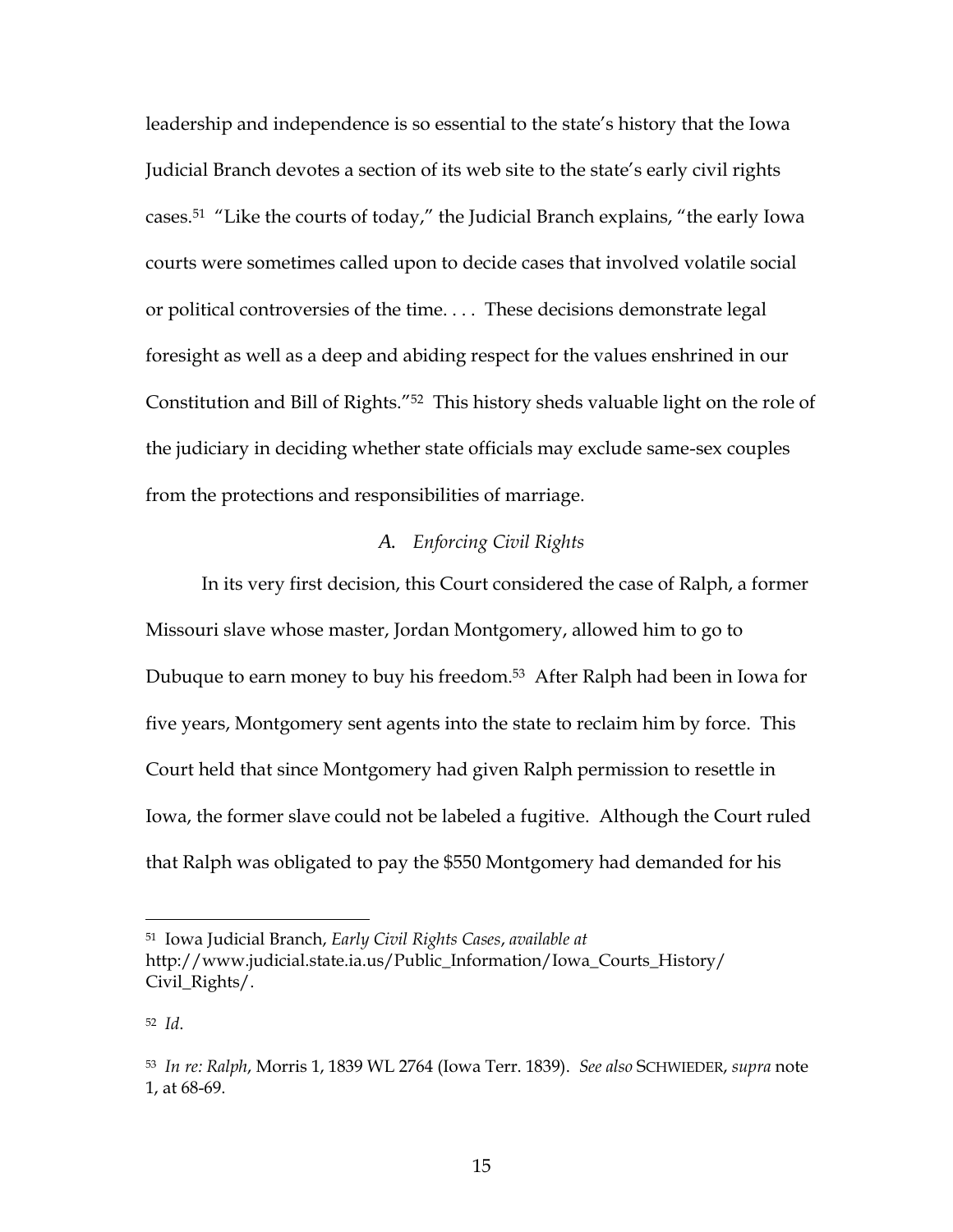freedom, such a debt could not form a basis on which any "man in this territory can be reduced to slavery."<sup>54</sup> The case of Ralph stands in sharp contrast to the infamous *Dred Scott* decision 18 years later,<sup>55</sup> in which the U.S. Supreme Court ruled that even in free states, slaves had no legal claim to freedom.

On the question of "separate but equal" systems of education, this Court was nearly a century ahead of its federal counterpart in declaring segregated schools to be intolerable and contrary to law. The 1868 case, *Clark v. Board of Directors*, <sup>56</sup> concerned Susan B. Clark, a 12-year-old girl who had been denied admission to Muscatine Grammar School No. 2 because of her race. This Court said the local school board had no authority to deny African-American children the right to equal education merely because "public sentiment in their district is opposed to the intermingling of white and colored children."<sup>57</sup> To do so "would be to sanction a plain violation of the spirit of our laws [and] tend to perpetuate the national differences of our people and stimulate a constant strife."<sup>58</sup> Not until *Brown v. Board of Education*<sup>59</sup> would the U.S. Supreme Court locate the

<sup>56</sup> 24 Iowa 266, 1868 WL 145 (1868).

<sup>54</sup> *In re: Ralph*, 1839 WL 2764, at \*6.

<sup>55</sup> *See Dred Scott v. Sandford*, 60 U.S. 393 (1856).

<sup>57</sup> 1868 WL 145, at \*6.

<sup>58</sup> *Id*.

<sup>59</sup> 347 U.S. 483 (1954).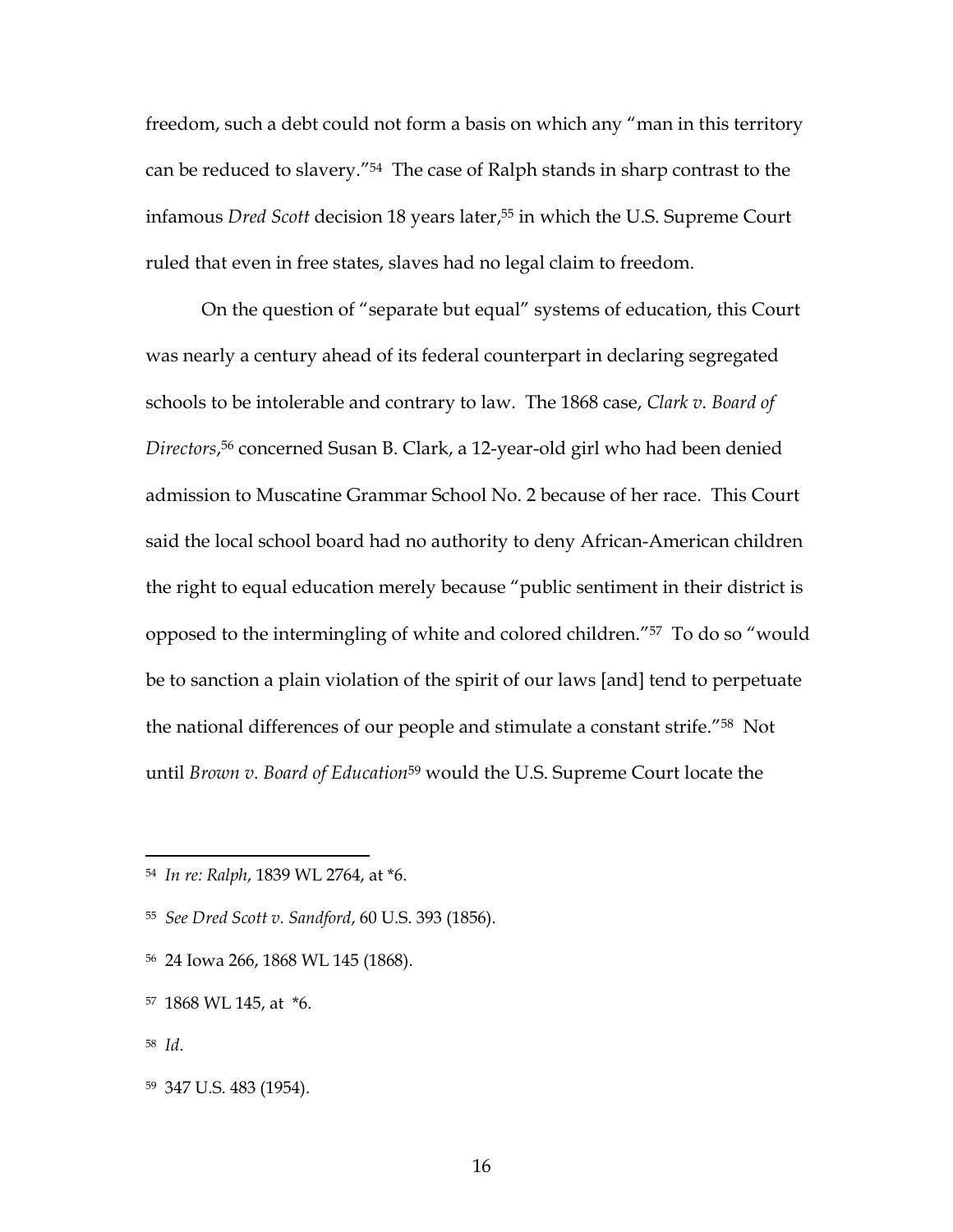federal constitutional principles and summon the courage to reach the same conclusion.

Constitutional scholar Suzanna Sherry cites *Clark*<sup>60</sup> as a prominent example of one of the noblest yet most fragile traditions of American selfgovernment: a judiciary willing to assert its independence when fidelity to the law and constitutional principles requires it, even when doing so runs "contrary to both popular sentiment and legislative will."<sup>61</sup> Sherry argues that such courageous and independent judges have been "vindicated by history."<sup>62</sup>

> We do not praise the majority in *Plessy v. Ferguson*, which upheld segregation in 1896, or the majority in *Korematsu v. United States*, which affirmed the internment of Japanese-Americans in 1944. We admire instead the Justices who dissented in each of those cases. . . . So when we try to achieve a balance between independence and accountability, we should be careful not to be blinded by present passions. What we might today think is excessive judicial activism and insufficient accountability might in a hundred years be viewed as a shining example of judicial courage.<sup>63</sup>

<sup>60</sup> Suzanna Sherry, *Independent Judges and Independent Justice*, 61 LAW & CONTEMP. PROBS. 15, 18 (Summer 1998).

<sup>61</sup> *Id.* at 15.

<sup>62</sup> *Id.* at 19.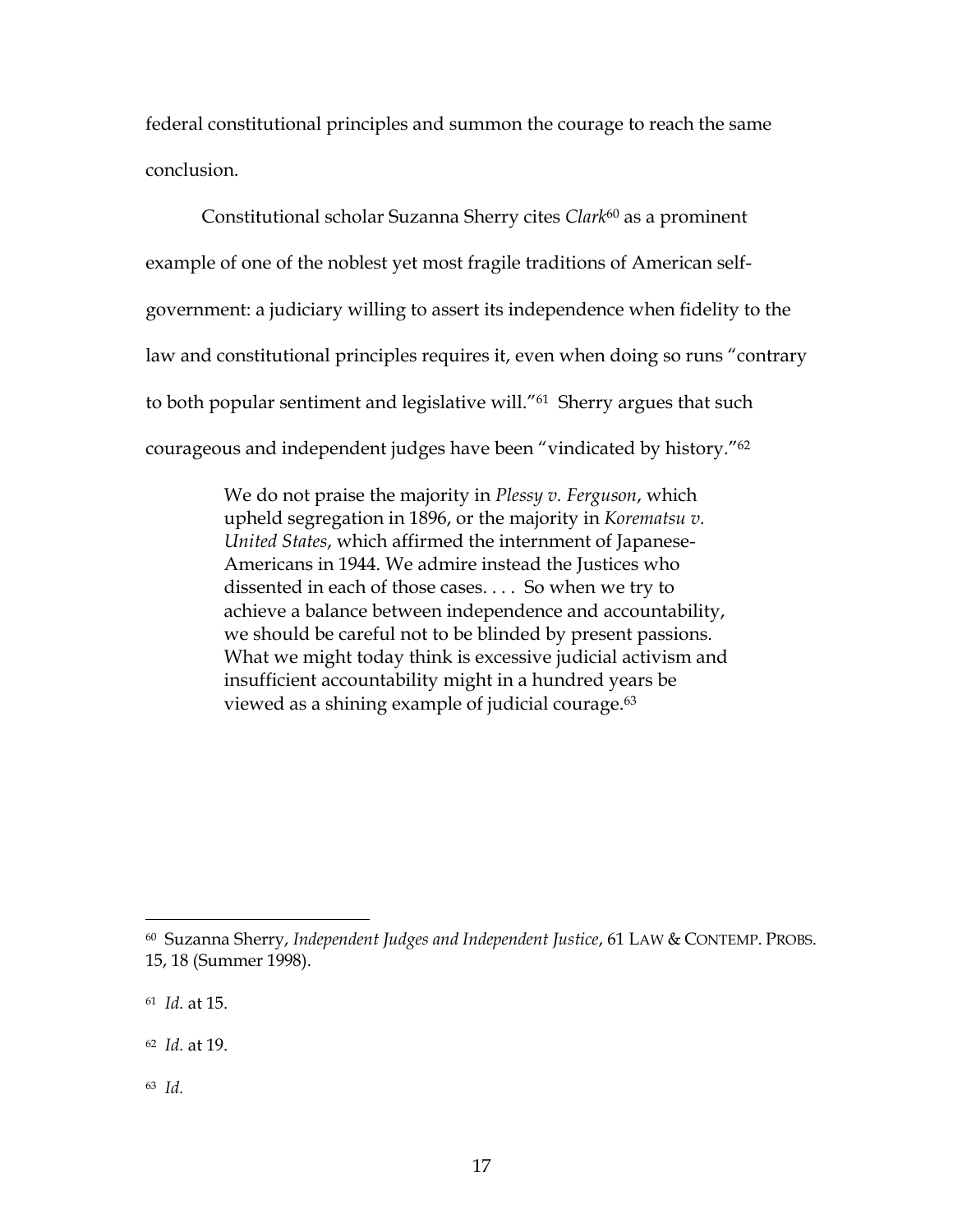In the same vein, the Iowa Judicial Branch explains how judicial independence gives courts the freedom to render fair and impartial decisions "without yielding to political pressure or intimidation."<sup>64</sup>

> Although it may be appropriate for politicians to consider public opinion and the views of special interest groups when drafting laws and regulations, it is never appropriate for judges to do so when deciding cases. Judges must remain impartial. In this respect, the judiciary is very different from the other two branches of government. Judges are accountable to the Constitution and the law—not political pressure.<sup>65</sup>

Five years after *Clark*, this Court considered the case of Emma Coger, a mixed-race woman who had been forcibly removed from a steamboat dining cabin reserved for whites.<sup>66</sup> In holding that Coger was entitled to the same rights and privileges as white passengers, the Court invoked the federal Civil Rights Act of 1866 and the Fourteenth Amendment, but ultimately rested its conclusion on Art. I, § 1 of the Iowa constitution:

> The decision is planted on the broad and just ground of the equality of all men before the law, which is not limited by color, nationality, religion or condition in life. This principle of equality is announced and secured by the very first words of our State constitution which relate to the rights of the people, in language most comprehensive, and incapable of

<sup>64</sup> Iowa Judicial Branch, *Judicial Independence*, *available at* http://www.judicial.state.ia.us/Public\_Information/About\_Judges/ Judicial\_Independence\_and\_Accountability/.

<sup>66</sup> *Coger v. Northwestern Union Packet Co*., 37 Iowa 145, 1873 WL 368 (1873).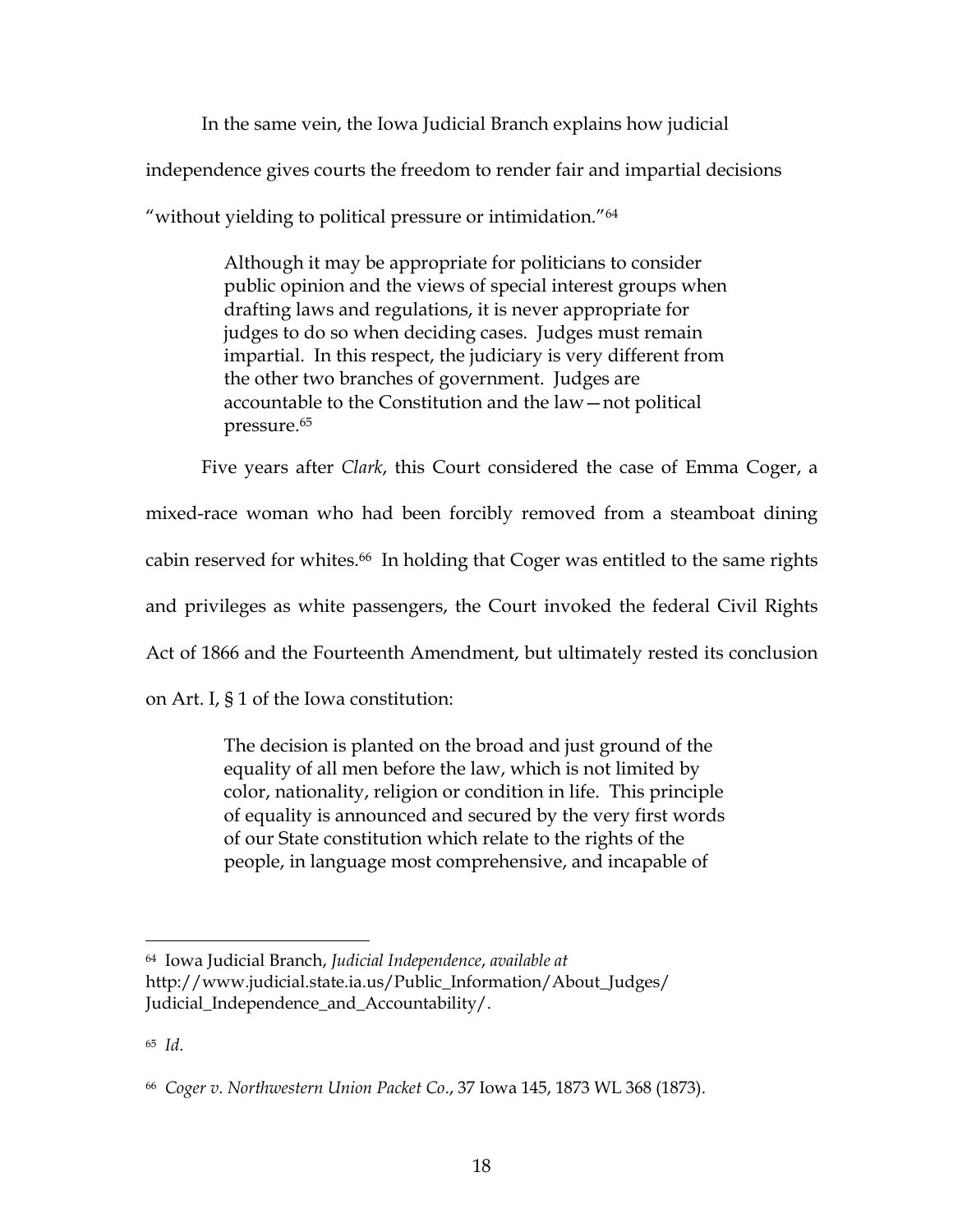misconstruction, namely: "All men are, by nature, free and equal."<sup>67</sup>

This Court's "fundamental concern for equal treatment for all"<sup>68</sup> also led to breakthroughs for women. As early as 1869, it ruled that women could not be denied the right to practice law. As a result, Arabella Mansfield became the first woman admitted to the bar in any state of the Union<sup>69</sup> – three years before the U.S. Supreme Court would rule that women did *not* have a right to practice law under the federal Constitution.<sup>70</sup> This Court also was one of the first to hold that the Nineteenth Amendment, in extending to women the right to vote, made them eligible for jury service as well.<sup>71</sup> Seven years after amendment was ratified in 1920, Iowa was still among only a minority of states where women served on juries.<sup>72</sup>

 $67$  1873 WL 368 at  $*5$ . As the Iowa Judicial Branch notes on its web site, "[t]he same conclusion" about equal access to places of public accommodation "was not reached by the U.S. Supreme Court until *Heart of Atlanta Motel, Inc. v. United States*[, 379 U.S. 241] (1964), a case that upheld the 1964 Civil Rights Act." Iowa Judicial Branch, *Early Civil Rights Cases*, *supra* note 51.

<sup>68</sup> Iowa Judicial Branch, *Early Civil Rights Cases*, *supra* note 51.

<sup>70</sup> *Bradwell v. Illinois*, 83 U.S. 130 (1872).

<sup>71</sup> *State v. Walker*, 192 Iowa 823, 836, 185 N.W. 619, 626 (1921).

<sup>72</sup> Burnita Shelton Matthews, *The Woman Juror*, 15 WOMEN LAWYERS' J. (April 1927), *available at* http://womenslegalhistory.stanford.edu/articles/juror.htm.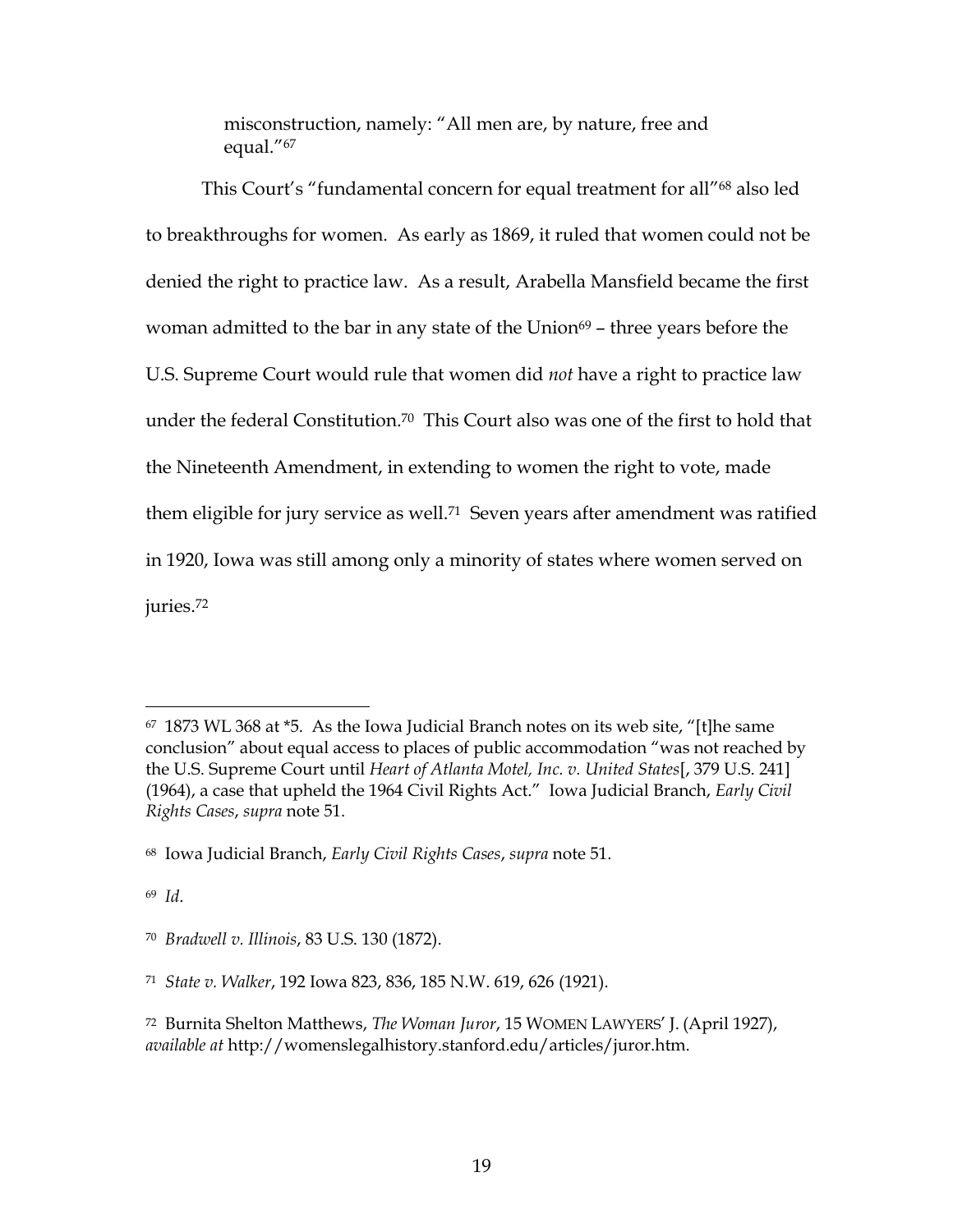In 1949, this Court returned to the issue of racial equality in *State v. Katz*. 73 The case involved two African-American Des Moines residents who had been refused ice cream at a downtown soda fountain.<sup>74</sup> The store manager was tried and convicted under a state statute originally passed in the late 1880s making it a crime to refuse service on the basis of race. This Court affirmed the conviction. As one authority on Iowa's African-American history has written, the state's civil rights pioneers not only "had the courage and conviction to challenge injustice," they also "found support in Iowa's institutions" – including her courts.<sup>75</sup>

#### *B. Rejecting Regressive and Outdated Laws*

For almost a century and a half, on fundamental issues of law concerning marriage, children, family relations, and privacy, this Court has not hesitated to break – and to do so boldly – from outdated and oppressive legal regimes clung to by other states.

As far back as 1867, this Court abandoned "the harsh common law rule that a father was entitled to absolute custody of his children in the event of a

<sup>73</sup> 241 Iowa 115, 40 N.W.2d 41 (1949).

<sup>74</sup> *See* Ronald N. Langston, *Iowa's record on rights precedes landmarks*, DES MOINES REGISTER, Nov. 21, 1999, *available at h*ttp://desmoinesregister.com/extras/civilrights/ iowalegacy.html; Shirley Salemy, *Activists keep alive memory of Iowa's civil-rights pioneers*, DES MOINES REGISTER, June 21, 1998, *available at* http://desmoinesregister.com/ extras/civilrights/katz.html.

<sup>75</sup> Langston, *supra* note 74. In a similar public accommodations case, an Iowa federal court held in 1954 that the state's Civil Rights Act, first enacted in 1884, protected an African-American woman's right to gain admission to a public ballroom. *Amos v. Prom, Inc*., 117 F. Supp. 615 (N.D. Iowa 1954).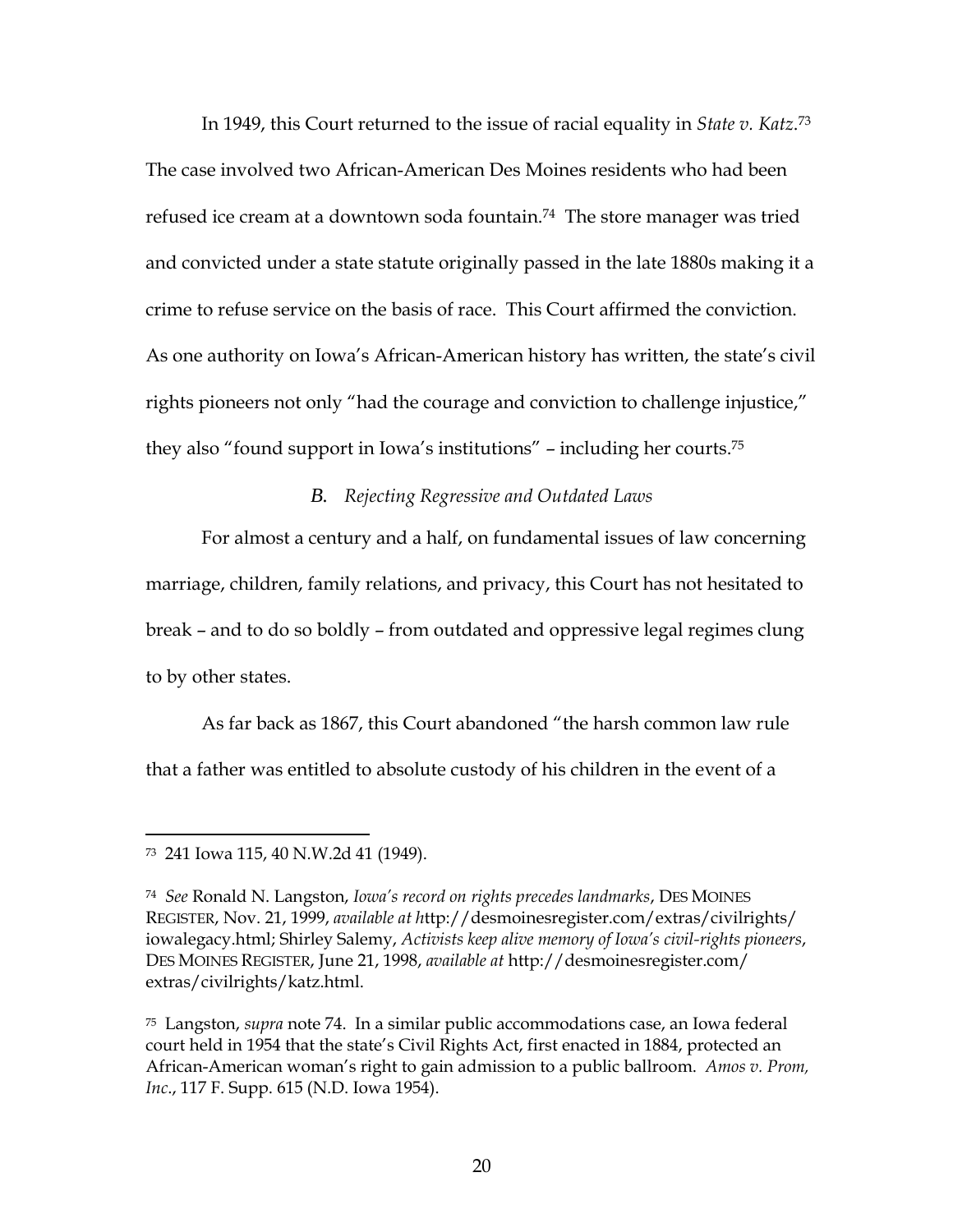divorce."<sup>76</sup> Instead, in *Cole v. Cole* it articulated the question that today frames every case involving children: "what does the best interest of [the] child require?"<sup>77</sup> The Court awarded custody of the couple's 13-year-old son to his disabled mother because "the evidence showed that the father was often drunk and violent and that best interests of the child would be served in his mother's care."<sup>78</sup> In breaking with a hoary common law command, the Court stressed its duty to decide the case based on what "humanity, common reason and the best interests of society demand[]."<sup>79</sup> Later decisions by this Court continued to recognize a more equal role for women in marriage.<sup>80</sup>

In 1956, this Court held that a wife could bring a cause of action for loss of consortium against a defendant who had negligently injured her husband.<sup>81</sup> At common law, only a husband was allowed to bring a loss of consortium action – a rule based on what this Court excoriated as the "hollow, debasing, and degrading philosophy" that a wife's legal personality was merged with that of

<sup>79</sup> *Cole*, 1867 WL 355, at \*7.

<sup>76</sup> ACTON, *supra* note 28, at 133.

<sup>77</sup> 23 Iowa 433, 1867 WL 355, at \*8 (1867).

<sup>78</sup> ACTON, *supra* note 28, at 133.

<sup>80</sup> *See*, *e.g.*, *Johnson v. Barnes*, 69 Iowa 641, 29 N.W. 759 (1886) (both parents responsible for support of a child); *Niemeyer v. Chicago, B&Q Ry. Co*., 143 Iowa 129, 121 N.W. 521 (1909) (in a personal injury action, married woman may sue for her own lost earnings); *Reid v. Reid*, 216 Iowa 882, 249 N.W. 387 (1933) (wife has capacity to enter into a contract with her husband).

<sup>81</sup> *Acuff v. Schmit*, 248 Iowa 272, 78 N.W.2d 480 (1956).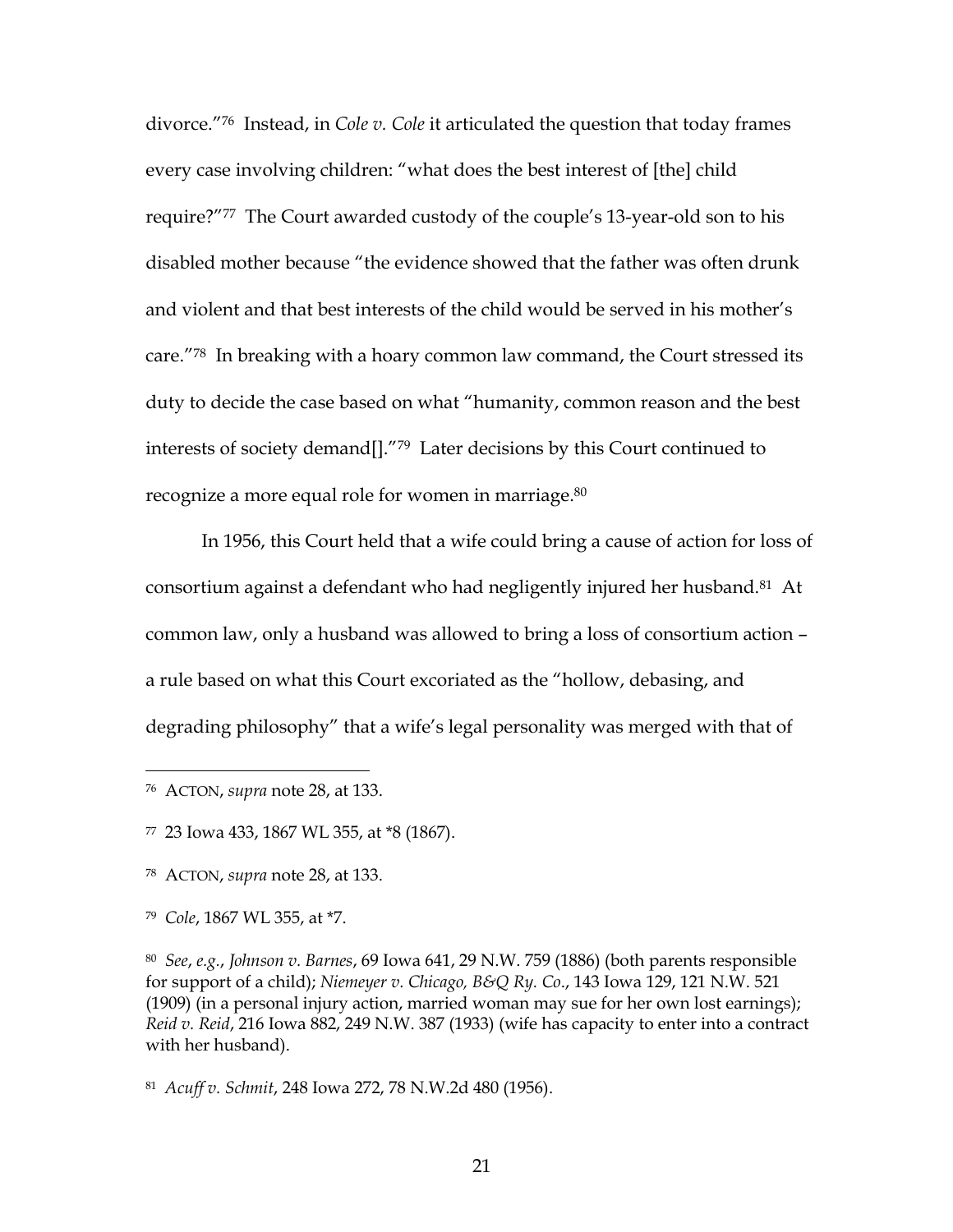her husband.<sup>82</sup> Even by 1956, the general rule among states was that a wife could bring such an action only where her husband had been intentionally injured. In extending a cause of action for negligent injury as well, the Court acknowledged that it was rejecting "the great weight of authority" from other states, but it deemed such authority worthy of support only when it "can stand the scrutiny of logic and sound reasoning in the light of present day standards and ideals. . . . When the reason for the rule ceases, so should the rule."83

In 1980, this Court held that a child custody order could not be modified merely because the custodial parent was in an interracial relationship<sup>84</sup> – four years before the U.S. Supreme Court would reach the same conclusion on federal grounds.<sup>85</sup> "Community prejudice," this Court declared, "cannot be permitted to control the makeup of families."<sup>86</sup>

This Court has applied that principle to the question of sexual privacy as well. It held in 1976 that the state's sodomy law, as applied to the private consensual conduct of an opposite-sex couple, violated the federal Constitution's equal protection guarantee by criminalizing conduct for unmarried persons that

22

<sup>82</sup> *Id*. at 280, 485.

<sup>83</sup> *Id*. at 280-81, 485-86 (citations and quotation marks omitted).

<sup>84</sup> *In re: Marriage of Kramer*, 297 N.W.2d 359 (Iowa 1980).

<sup>85</sup> *See Palmore v. Sidoti*, 466 U.S. 429 (1984). *See also* Kim Forde-Mazrui, *Black Identity and Child Placement: the Best Interests of Black and Biracial Children*, 92 MICH. L. REV. 925, 931 n.35 (1994).

<sup>86</sup> *Kramer*, 297 N.W.2d at 361.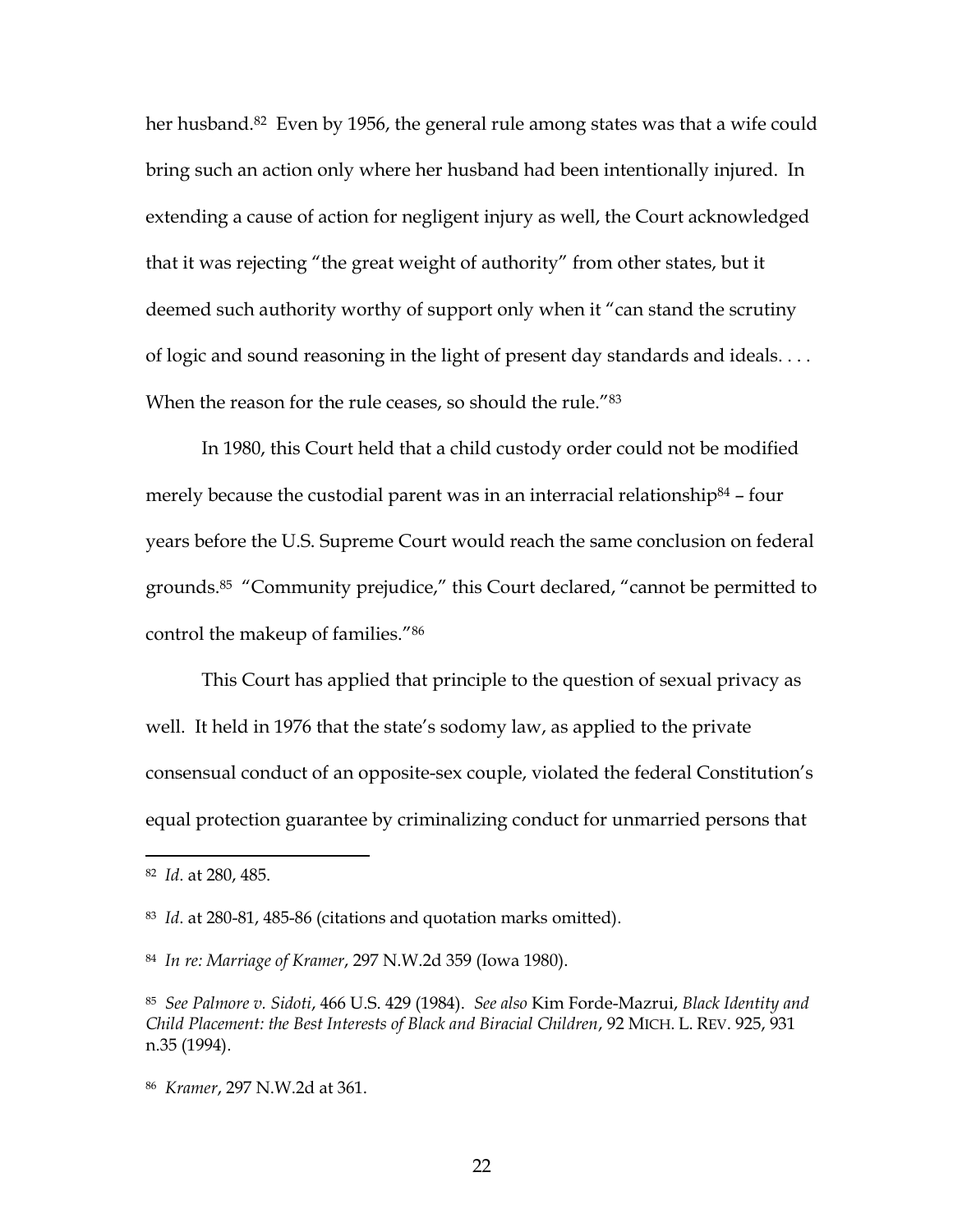was not criminalized for married couples.<sup>87</sup> (The sodomy law was repealed in its entirety in 1978.) In this respect, this Court was ahead of the U.S. Supreme Court by 25 years: it was not until *Lawrence v. Texas*<sup>88</sup> in 2003 that the U.S. Supreme Court finally struck down (on federal due process principles) the 14 remaining state sodomy laws, including 10 that applied both to same- and opposite-sex couples.

This Court once again took a practical and independent course when in 1981 it abolished the common law cause of action for "alienation of affections."<sup>89</sup> Casting aside generations of legal cant, the Court called such a cause of action "useless as a means of preserving a family" as well as "demean[ing to] the parties and the courts."<sup>90</sup> The Court observed that while the action had been abolished by legislative action in 18 states and the District of Columbia, its decision would make Iowa only the second state to do so by judicial decision.<sup>91</sup>

Nonetheless, the Court rejected the notion that such a change must "come from the legislature rather than from the courts,"<sup>92</sup> noting that it is the duty of the

<sup>92</sup> *Id.* at 793.

<sup>87</sup> *State v. Pilcher*, 242 N.W.2d 348 (Iowa 1976).

<sup>88</sup> 539 U.S. 558 (2003).

<sup>89</sup> *Fundermann v. Mickelson*, 304 N.W.2d 790, 791 (Iowa 1981).

<sup>90</sup> *Id*. at 791.

<sup>91</sup> *Id*. at 792.